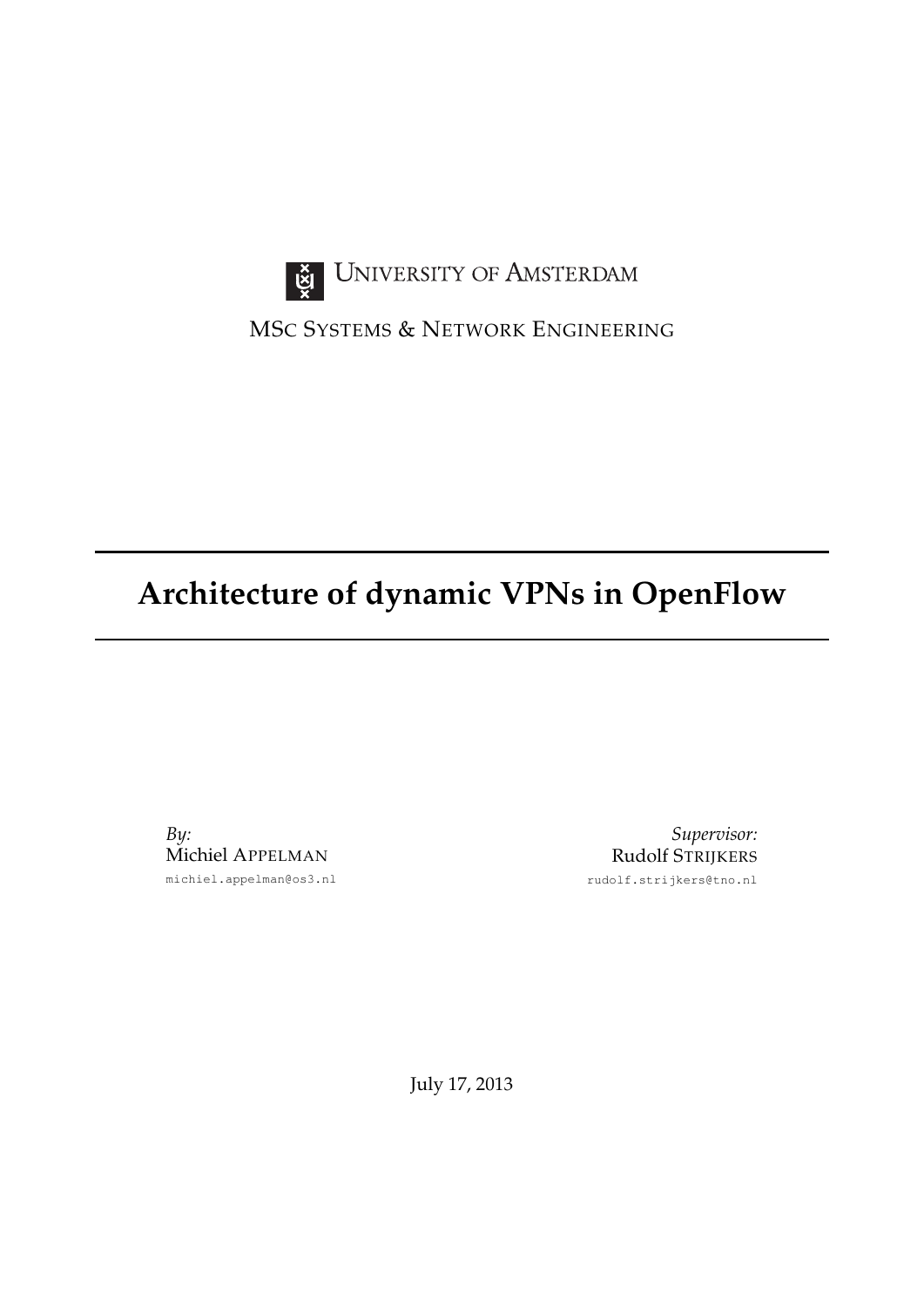## <span id="page-1-0"></span>**Abstract**

The increasing complexity of networks and [NMSs](#page-24-0) is starting to affect operators, who are seeing a growing demand for Dynamic [VPNs](#page-24-1). [DVPNs](#page-24-2) are application-specific [VPNs](#page-24-1) which can be altered multiple time over their potentially short lifetime, requiring a certain degree of flexibility and agility from the network and its support systems.

To implement [DVPNs](#page-24-2) in the network, operators need to solve the complexity of [NMSs](#page-24-0) and allow for granular control over network resources. A possible candidate to provide this solution is the [SDN](#page-24-3) architecture and the OpenFlow specification. However, it is unclear if this solution will actually provide any benefit over the use of state of the art technologies.

This research compares the differences between implementing a [DVPN](#page-24-2) service using the contemporary [MPLS](#page-24-4) stack and implementing it using OpenFlow. We found that the [MPLS](#page-24-4) implementation can provide the [VPN](#page-24-1) service but due to its large protocol stack and lack of a defined management interface, will prove to be unsuitable when implementing [DVPNs](#page-24-2).

On the other hand, the [SDN](#page-24-3) architecture can solve complexity and provide manageability by providing network abstractions to applications which can be developed by the operators themselves. However, until the northbound and east/westbound interfaces are defined, portability and flexibility is still limited.

Additionally, this research shows that OpenFlow is missing monitoring in its forwarding plane allowing for individual components to make independent choices to provide fast failover times. This limitation means that the networking devices will need support from the controller to detect faults in the path, yielding recovery times above operator requirements.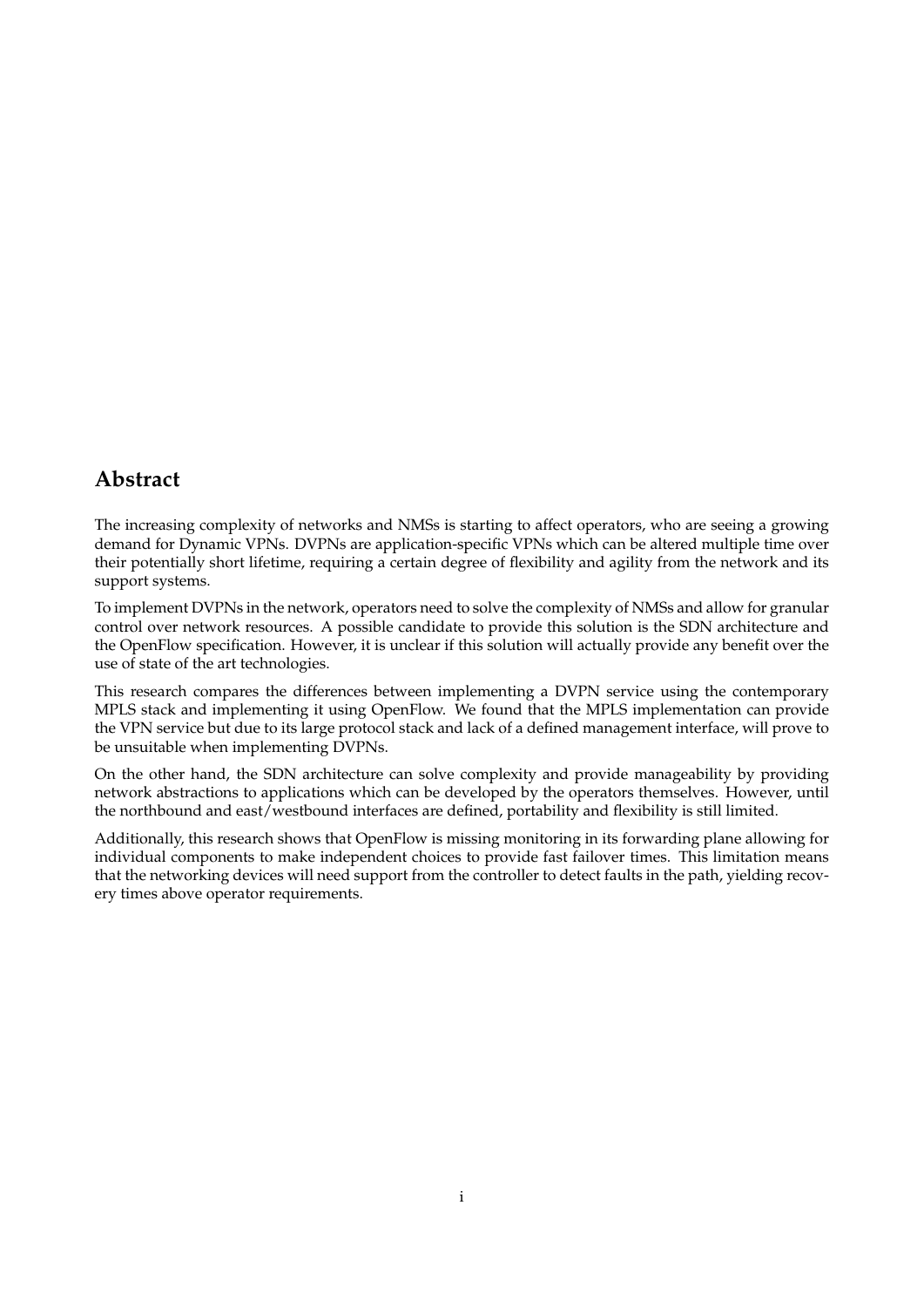## **Contents**

|                | Abstract<br>i                                    |                                                       |  |
|----------------|--------------------------------------------------|-------------------------------------------------------|--|
| $\mathbf{1}$   | Introduction<br>1.1<br>1.2<br>1.3                | $\mathbf{1}$<br>1<br>$\overline{2}$<br>$\overline{2}$ |  |
| $\overline{2}$ | Definition of a Dynamic VPN (DVPN)<br>2.1<br>2.2 | $\overline{\mathbf{3}}$<br>$\overline{3}$<br>6        |  |
| 3              | Architecture<br>3.1<br>3.2                       | $\overline{7}$<br>$\overline{7}$<br>9                 |  |
| $\overline{4}$ | Comparison<br>4.1<br>4.2<br>4.3<br>4.4           | 13<br>13<br>13<br>-14                                 |  |
| 5.             | Conclusion<br>5.1<br>5.2                         | 16                                                    |  |
|                | Appendices                                       |                                                       |  |
|                | A Related Work                                   | 19<br>19<br>19                                        |  |
|                | <b>B</b> Acronyms                                | 21                                                    |  |
|                | C Bibliography                                   | 22                                                    |  |

C Bibliography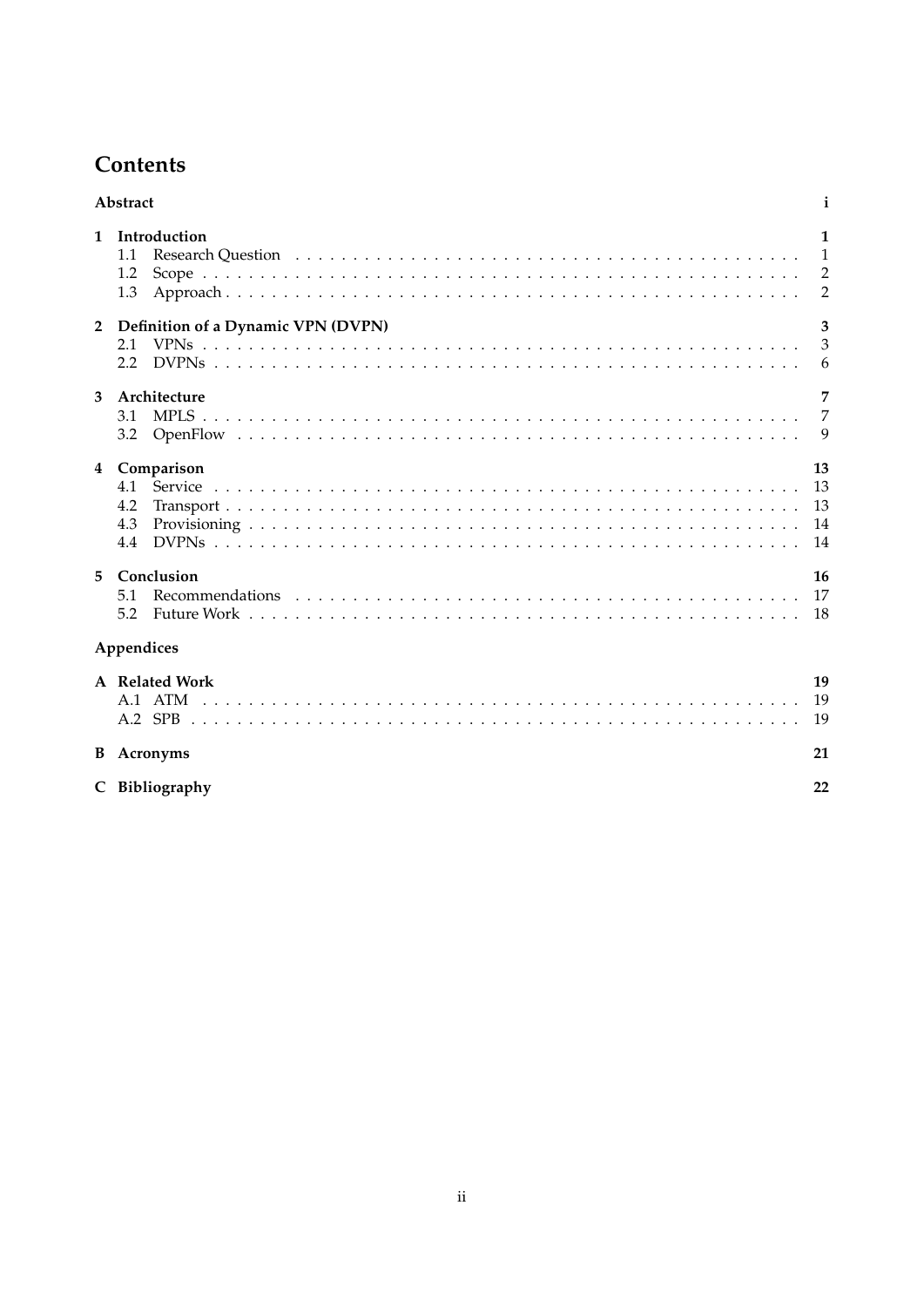# **List of Figures**

|               | Visualization of used terminology. $\ldots \ldots \ldots \ldots \ldots \ldots \ldots \ldots \ldots \ldots \ldots \ldots$ |  |
|---------------|--------------------------------------------------------------------------------------------------------------------------|--|
|               | DVPN traffic as it travels through the provider network. $\dots \dots \dots \dots \dots \dots \dots \dots$               |  |
|               |                                                                                                                          |  |
| 4             | Dependency stack of Multi Protocol Label Switching (MPLS)-related technologies. 8                                        |  |
| $\mathcal{D}$ |                                                                                                                          |  |
| 6             | Architecture of Software Defined Networking (SDN) and OpenFlow. 10                                                       |  |
|               |                                                                                                                          |  |
| 8             | Interactions between application components to implement DVPNs. 12                                                       |  |
| 9             |                                                                                                                          |  |
| 10            |                                                                                                                          |  |
|               |                                                                                                                          |  |

## **List of Tables**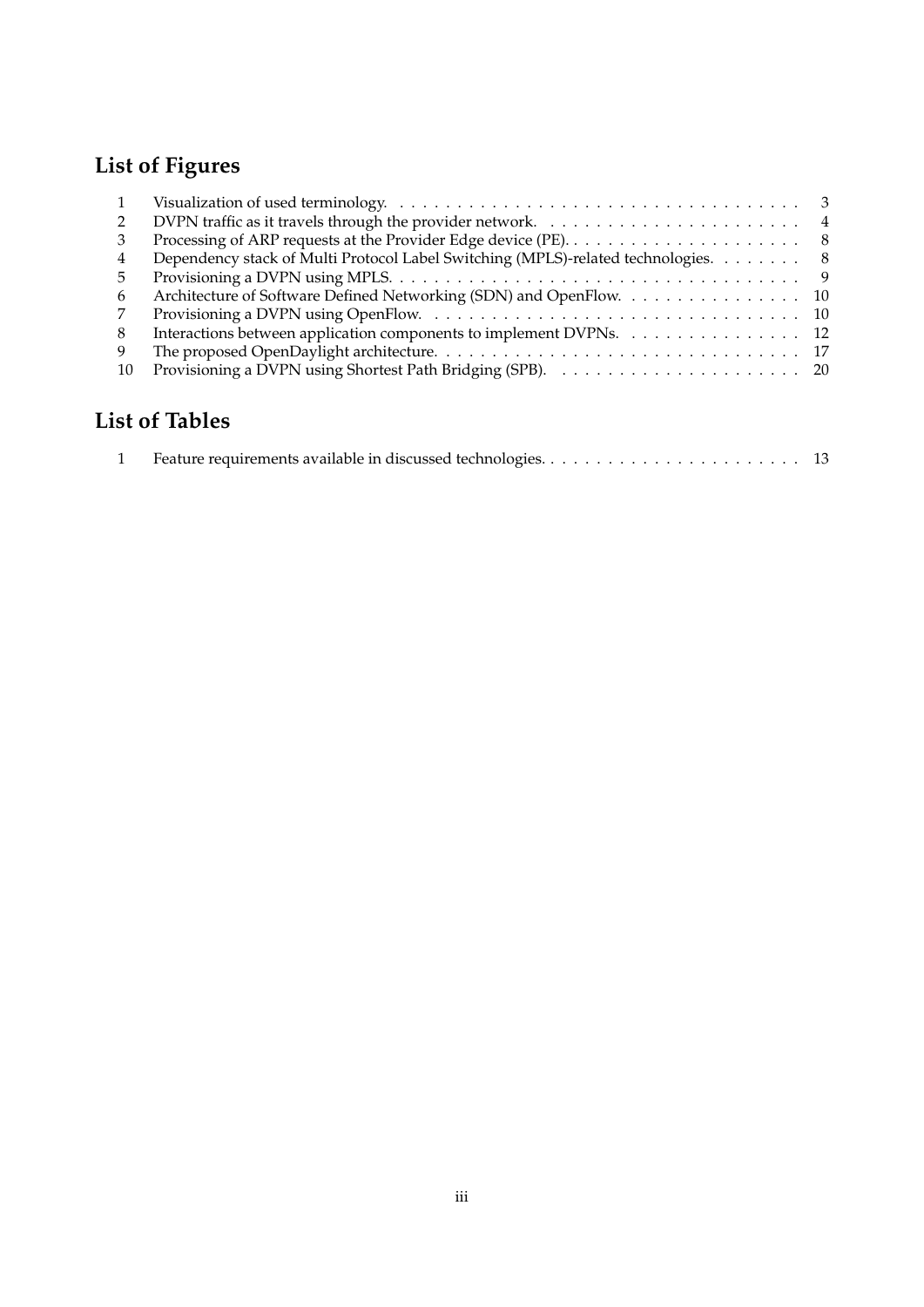## <span id="page-4-0"></span>**1 Introduction**

Network operators today use Network Management Systems [\(NMSs](#page-24-0)) to get control over their devices and services that they deploy. These systems have been customized to their needs and in general perform their functionalities adequately. However, operators run into obstacles when trying to expand their business portfolio by adding new services. This will potentially require *a*) new Application Programming Interface [\(API\)](#page-24-10) calls to be implemented towards their [NMS,](#page-24-0) *b*) their [NMS](#page-24-0) to be able to cope with potentially new protocols, and *c*) added expertise by engineers to define the possible feature interactions and restrictions of these protocols [\[1\]](#page-25-1). This limits the flexibility of the operators network when deploying new or adjusting existing services.

To manage resources efficiently in a carrier network operators have been using Virtual Private Networks [\(VPNs](#page-24-1)) to connect customers. By differentiating traffic between [VPNs](#page-24-1) they can control their traffic flow at a granular level. However, the set of interactions between different protocols and management interfaces to them are complex. Setting up a [VPN](#page-24-1) requires expertise and a significant amount of changes to the protocols in the stack which are required to provide the service.

Until recently operators were not concerned by the inflexibility in their services as their networks were in fact primarily static. However, the demand for application specific networks (e.g. video, voice or payment networks) is growing. Therefore operators are looking for a more flexible approach in the form of Dynamic [VPNs](#page-24-1) [\(DVPNs](#page-24-2)). [DVPNs](#page-24-2) are private networks over which end-users can communicate which are deployed by their common Service Provider [\(SP\)](#page-24-11). They differ from normal [VPNs](#page-24-1) in the sense that they can be altered multiple time over their potentially short lifetime. Using [DVPNs](#page-24-2), [SPs](#page-24-11) can react more rapidly to customer requests to configure, adjust or tear down their [VPNs](#page-24-1). However, due to management complexity [DVPNs](#page-24-2) services have not been implemented on a large scale.

A potential candidate to solve the complexity of implementing [DVPNs](#page-24-2) is OpenFlow [\[2\]](#page-25-2) and Software Defined Networking [\(SDN\)](#page-24-3). [SDN](#page-24-3) is an architecture that allows for the programmability of the control plane of networking devices. The architecture is not standardized but a generalized structure has been given in the OpenDaylight project [\[3\]](#page-25-3). OpenFlow is a lower level and increasingly supported [API](#page-24-10) protocol towards networking devices. Implementing the [SDN](#page-24-3) architecture promises *a*) CAPEX savings due to hardware being more generic and flexible, *b*) OPEX savings because of the integration of [NMSs](#page-24-0) and the control interface of the devices, thereby increasing automation, and *c*) increased network agility by using the open interfaces to program network devices directly [\[4\]](#page-25-4).

The momentum that [SDN](#page-24-3) is getting can be explained by a general need for change in the networking industry. Operators primarily want to get more control over their networks, something which using the current stack of protocols is relatively complicated to get. The original [OSI](#page-24-12) reference model [\[5\]](#page-25-5) touches on the "Management Aspects" of each layer in the model, a way for management entities in the highest layer to control the behavior of lower layers. Unfortunately in the swift evolution of Transmission Control Protocol [\(TCP\)](#page-24-13)/Internet Protocol [\(IP\)](#page-24-14), these management interfaces are often limited or absent all together.

#### <span id="page-4-1"></span>**1.1 Research Question**

In the case of [DVPNs](#page-24-2) it is unclear if and how a real-world OpenFlow and [SDN](#page-24-3) implementation will actually provide any simplicity, additional flexibility or cost savings when compared to contemporary technologies [\[1\]](#page-25-1). And so the question arises: "How much can operators benefit from using OpenFlow when implementing Dynamic [VPNs](#page-24-1) in comparison with contemporary technologies?" This requires research into whether [DVPNs](#page-24-2) can be implemented with current technologies, as well as with OpenFlow. Finally we will make a comparison between the two architectures.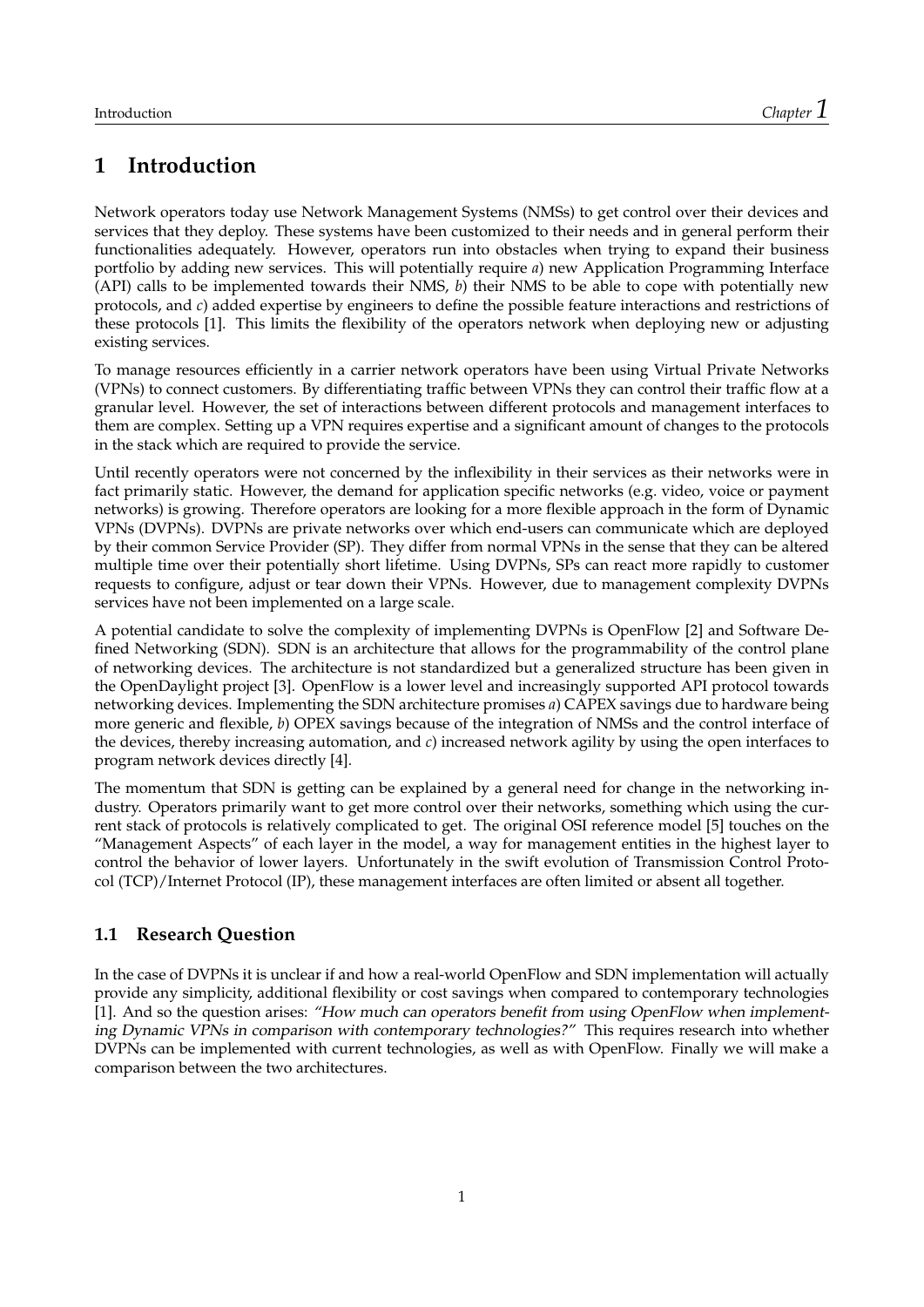#### <span id="page-5-0"></span>**1.2 Scope**

The focus will primarily be on deploying Provider-provisioned [VPNs](#page-24-1) [\(PPVPNs](#page-24-15)) at Layer 2 of the [OSI-](#page-24-12)model between end-users. We haven chosen to do so because these Ethernet [VPNs](#page-24-1) are characterized by their transparency to the end-user, who will be placed in a single broadcast domain with its peers and can thus communicate directly without configuring any sort of routing. Furthermore, the provider will also be mostly agnostic to the use of the customer, who can choose to use [IPv](#page-24-14)4 or [IPv](#page-24-14)6.

Previous research in [\[6\]](#page-25-6) has proposed an implementation for programmable networks to deploy on-demand [VPNs](#page-24-1) but it predates the OpenFlow specification, and also omits a comparison with how this would look using contemporary technologies.

#### <span id="page-5-1"></span>**1.3 Approach**

In the Section [2](#page-6-0) we will define the conceptual design of [DVPNs](#page-24-2). This will result in a list of required features for the technologies to provide such a service. Section [3](#page-10-0) will list the technologies available and will additionally determine their usability for implementing [DVPNs](#page-24-2) when taking into account the requirements set forth in Section [2.](#page-6-0) In Section [4](#page-16-0) we will distill the advantages and limitations of the different implementations and explain how they compare to each other. Finally, Section [5](#page-19-0) summarizes the results and provides a discussion and future work on this subject.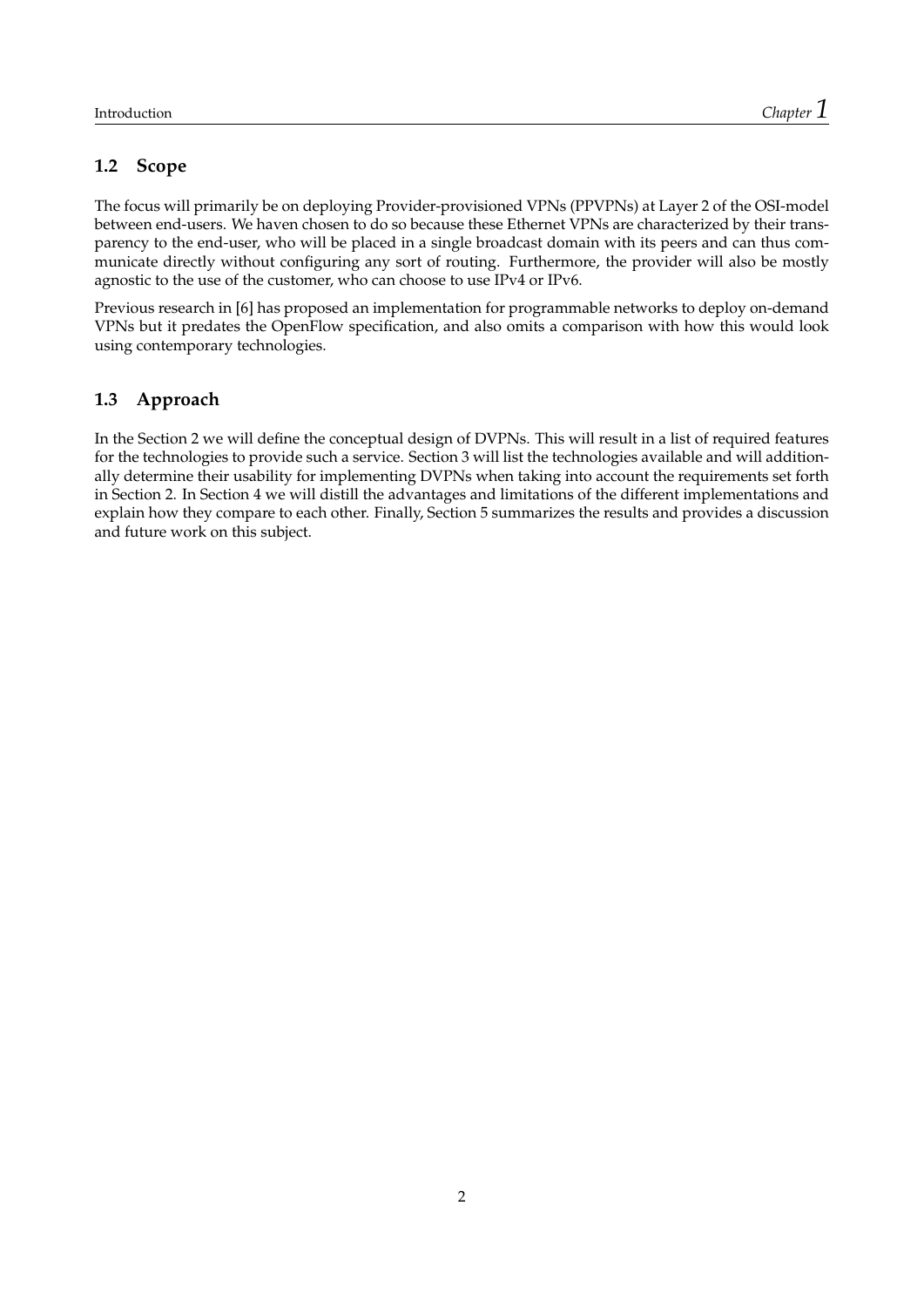### <span id="page-6-0"></span>**2 Definition of a [DVPN](#page-24-2)**

To define the [DVPN](#page-24-2) service, we first take a look at the concepts of non-dynamic, or static [VPNs](#page-24-1). This section will start by defining what a standard [VPN](#page-24-1) service looks like, how it's carried over the provider network and the information needed to implement it. Next we will look at how these traditional [VPN](#page-24-1) services can be evolved into Dynamic [VPNs](#page-24-1).

#### <span id="page-6-1"></span>**2.1 [VPNs](#page-24-1)**

#### **2.1.1 Service**

[VPNs](#page-24-1) can be classified depending on the [OSI](#page-24-12) layer which it virtualizes, the protocol that is being used and the visibility to the customer. In an IPSec [VPN](#page-24-1) for example, the customer needs to setup his Customer Edge devices [\(CEs](#page-24-16)) at each site to actually establish the Layer 3 [IP](#page-24-14) [VPN.](#page-24-1) As we have already established in Section [1.2,](#page-5-0) we limit the use-case to an multi-point Ethernet Layer 2 [VPN](#page-24-1) which is provisioned by the provider [\(PPVPN\)](#page-24-15) and thus requires no action on the [CE.](#page-24-16) Primarily because these Ethernet [VPNs](#page-24-1) are characterized by their transparency to the end-user, requiring no routing information from them, and the fact that the client can choose to use [IPv](#page-24-14)4 or [IPv](#page-24-14)6. Throughout this paper the definition of [PPVPN](#page-24-15) related terms will be used as described in RFC 4026 [\[7\]](#page-25-7) and an overview is given in Figure [1a.](#page-6-2)

What a Layer 2 [PPVPN](#page-24-15) provides to the [CE](#page-24-16) is a transparent connection to one or more other [CEs](#page-24-16) using a single Ethernet broadcast domain. Another term to describe such a [VPN](#page-24-1) service is a Virtual Private [LAN](#page-24-17) Service [\(VPLS\)](#page-24-18). It enables the interconnect of several [LAN](#page-24-17) segments over a seemingly invisible carrier network. To do so, the Provider Edge device [\(PE\)](#page-24-9) needs to keep the Customer [MACs](#page-24-19) [\(C-MACs](#page-24-20)) intact and also support the forwarding of broadcast and multicast traffic. All [PEs](#page-24-9) (and of course Provider devices [\(Ps](#page-24-21))) will not be visible to the [CE,](#page-24-16) who will regard the other [CEs](#page-24-16) as part of the [VPLS](#page-24-18) as direct neighbors on the network as illustrated in Figure [1b.](#page-6-2)

<span id="page-6-2"></span>



(a) Terminology used to describe [PPVPN](#page-24-15) devices.

(b) Appearance of [VPLS](#page-24-18) from customer point-of-view.

Figure 1: Visualization of used terminology.

To summarize, from a service level perspective a [VPN](#page-24-1) needs to provide a network to the customer which:

- 1. provides a Layer 2 broadcast domain,
- 2. does not require configuration on the [CE,](#page-24-16)
- 3. is transparent to [CEs](#page-24-16).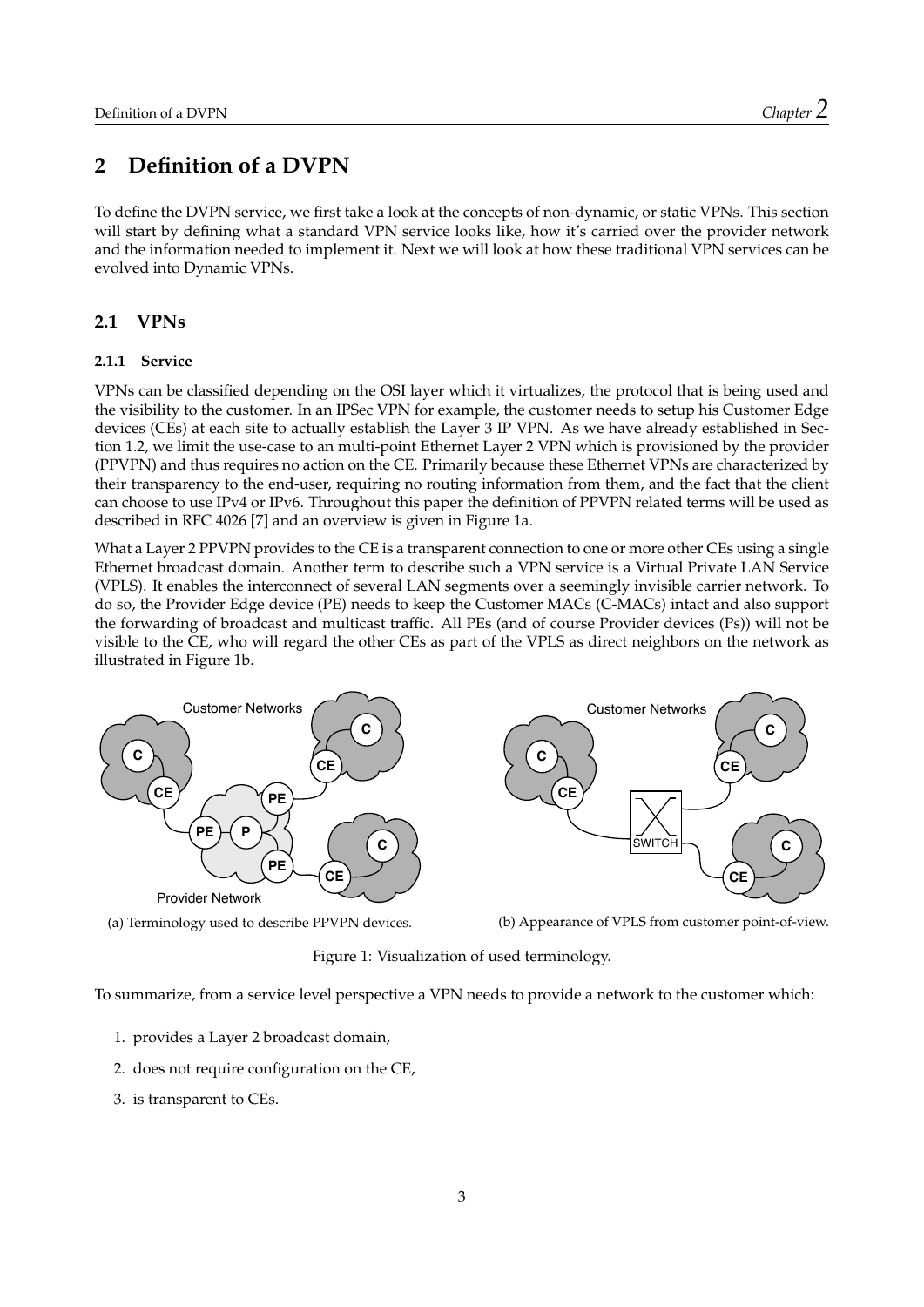#### **2.1.2 Transport**

Transporting a Layer 2 frame between two [CEs](#page-24-16) starts at the [PE.](#page-24-9) The ingress [PE](#page-24-9) learns the Source Address [\(SA\)](#page-24-22) of the frame behind the port connected to the [CE,](#page-24-16) then it needs to forward the frame to the [PE](#page-24-9) where the Destination Address [\(DA\)](#page-24-23) is present. It will need to do so while separating the traffic from other [DVPNs](#page-24-2), it has to make the traffic unique and identifiable from the rest of the [VPNs](#page-24-1) transported over the network. This is done by giving the frame some sort of 'color' or 'tag' specific to the customer [DVPN.](#page-24-2) Additionally [PE1](#page-24-9) presumes the that [P](#page-24-21) devices are not aware of the [DVPN](#page-24-2) and do not know the [C-MAC](#page-24-20) addresses. This is because the network will have to scale to thousands of [DVPNs](#page-24-2) and possibly millions of [C-MACs](#page-24-20) divided over those [DVPNs](#page-24-2). To provide this so called [MAC](#page-24-19) Scalability, only [PEs](#page-24-9) should learn the [C-MACs](#page-24-20) and the backbone will forward frames based on [PE](#page-24-9) endpoints. Forwarding through the provider network happens based on a prefixed header indicating the endpoint [PE](#page-24-9) or the specific path towards that [PE.](#page-24-9) Figure [2](#page-7-0) gives an example of transporting [VPN](#page-24-1) frames over the provider backbone consisting of the following steps which we will discuss further in this section:

- 1. Ethernet frame comes in from CE1.
- 2. PE1 'colors' the frame according to the DVPN it is a member of, to separate traffic between [VPNs](#page-24-1).
- 3. PE1 looks up CE2 MAC in DVPN MAC table but has no mapping, so decides to flood the frame to [PEs](#page-24-9) with DVPN member ports.
- 4. PE1 adds a label to the frame needed for the Ps to forward the frame to PE2 over a predetermined path.
- 5. The P device forwards the frame according to the label.
- 6. PE2 receives frame, removes header.
- 7. PE2 looks up CE2 MAC in DVPN MAC table, finds it behind port 1.
- 8. PE2 removes VPN 'color' and forwards frame to CE2.
- <span id="page-7-0"></span>9. PE2 sees CE1 MAC received from PE1, installs PE1 as destination for CE1 MAC.



Figure 2: [DVPN](#page-24-2) traffic as it travels through the provider network.

Forwarding from ingress [PE](#page-24-9) to egress [PE](#page-24-9) happens over a path of several [Ps](#page-24-21). Every [PE](#page-24-9) connected to a [CE](#page-24-16) member of a particular [DVPN,](#page-24-2) should have one or more paths available to each and every other [PE](#page-24-9) with members of that [DVPN.](#page-24-2) The determination of the routes of these paths takes place through a form of topology discovery. This mechanism should dynamically find all available [PEs](#page-24-9) and [Ps](#page-24-21) with all the connections between them and allow for the creation of paths which are not susceptible to infinite loops.

The links comprising the paths have a certain capacity which will need to be used as efficiently as possible: the links comprising a path will need to have enough resources available, but other links need not be left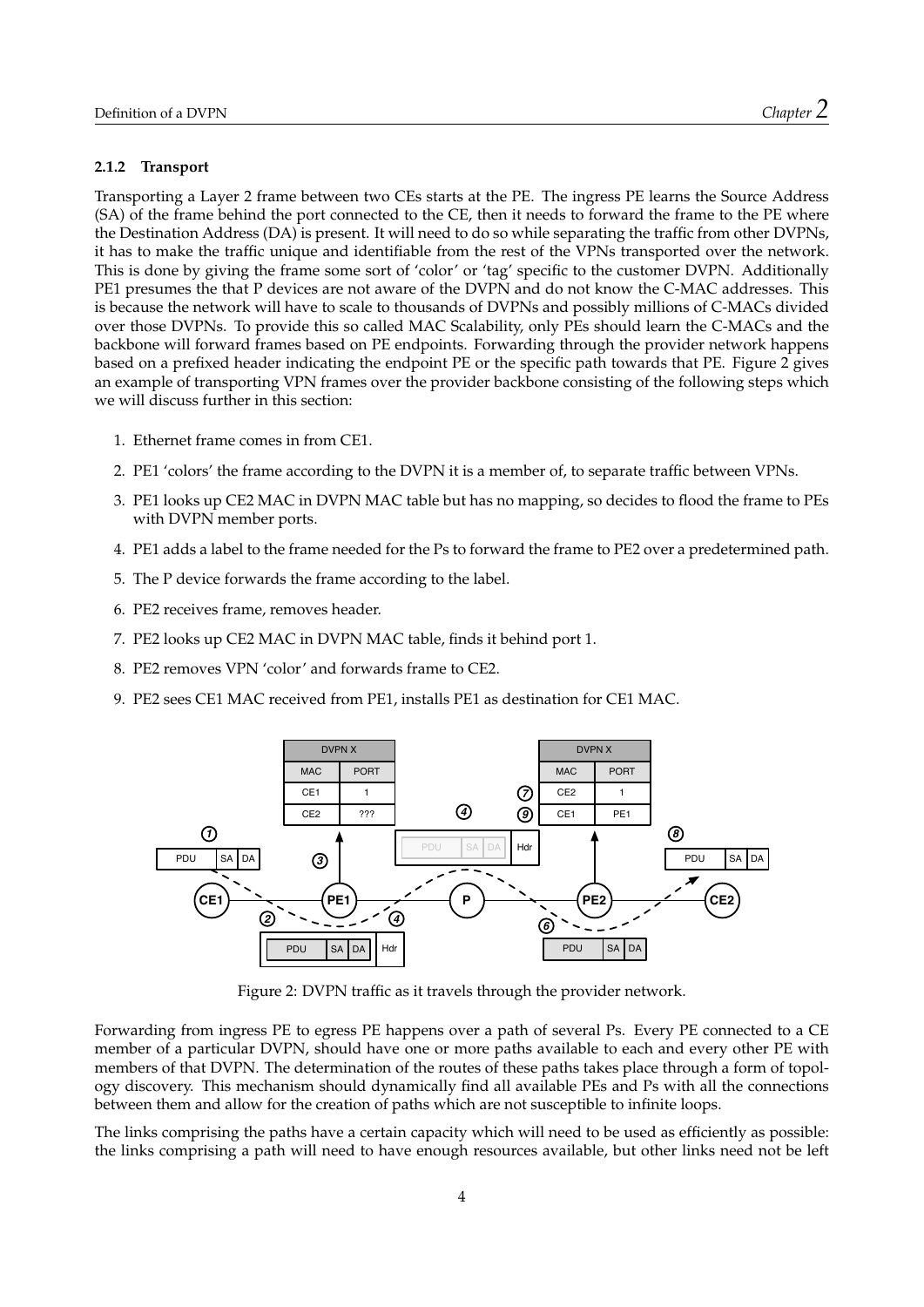vacant. Also, if the required bandwidth for a [DVPN](#page-24-2) exceeds the maximum capacity of one or more of the links in a single path, a second path should be installed to share the load towards the egress [PE.](#page-24-9) In short, the traffic going over the provide backbone should be tightly managed to prevent congestion.

Continuing with the processing of the ingress customer frame, when it arrives at the ingress [PE](#page-24-9) with a [DA](#page-24-23) unknown to the [PE,](#page-24-9) the frame will be flooded to all [PEs](#page-24-9) participating in the [VPN.](#page-24-1) Upon arrival there, the egress [PE](#page-24-9) stores the mapping of the frames [SA](#page-24-22) to the ingress [PE](#page-24-9) and if it knows the [DA](#page-24-23) will forward out the appropriate port. Figure [2](#page-7-0) shows this at points  $3$  and  $8$ ,  $10$  displaying the contents of the Media Access Control [\(MAC\)](#page-24-19) address table of both [PEs](#page-24-9). Because the [DVPN](#page-24-2) is a virtual broadcast domain, all Broadcast, Unknown unicast and Multicast [\(BUM\)](#page-24-24) traffic will need to be flooded to the participating [PEs](#page-24-9). To limit the amount of [BUM](#page-24-24) traffic in a single [DVPN](#page-24-2) rate limits or filters will need to be in place to prevent the [DVPN](#page-24-2) from being flooded with it.

With multiple [DVPNs](#page-24-2) present on the network it can happen that one [DVPN](#page-24-2) affects the available bandwidth of others. Therefore rate limits will need to be in place for the overall traffic coming in to the [CE-](#page-24-16)connected ports.

By assigning a minimum and maximum bandwidth rate to each [DVPN](#page-24-2) instance, it is possible to preprovision paths over the network according to the required bandwidth. By also monitoring the utilization of individual links, [DVPN](#page-24-2) paths can be moved away from over-provisioned links while they are in use. However, the impact on traffic when performing such a switch must be minimized and should ideally last no longer than 50 ms.

To monitor and troubleshoot large carrier networks Operations, Administration and Management [\(OAM\)](#page-24-25) functionalities need to be supported by the network. Monitoring end-to-end activity needs to available through automatic continuity check messages, but also by supporting 'traceroutes' through the network manually. This enables the network react proactively to network failures by using a similar method as presented above when switching [DVPNs](#page-24-2) to a different path, also known as 'fast failover.'

To sum up the requirements discussed in this section, the network needs to provide the following functionalities:

- 1. identify traffic from separate [DVPNs](#page-24-2) by tagging,
- 2. scalable up to thousands of [DVPNs](#page-24-2) and [C-MACs](#page-24-20),
- 3. topology discovery,
- 4. provision paths over the network,
- 5. efficient use of, and control over all network resources (Traffic Engineering [\(TE\)](#page-24-26)),
- 6. share the load of traffic over multiple paths,
- 7. rate limiting or filtering of [BUM](#page-24-24) traffic,
- 8. rate limiting of total [DVPN](#page-24-2) traffic per port,
- 9. fast failover times (<50ms) to provide continuity to critical applications,
- 10. provide Operations, Administration and Management features to monitor and troubleshoot the network.

#### <span id="page-8-0"></span>**2.1.3 Provisioning**

A [VPN](#page-24-1) service consists of multiple member ports, which are identified by their [PE](#page-24-9) device and the port on that [PE.](#page-24-9) The service is also defined by its minimum and maximum available bandwidth which can be used to determine the paths that the [VPN](#page-24-1) will get assigned. When member ports reside on different [PEs](#page-24-9), a path will need to be created through the network. The route of the path will depend on *a*) the liveness and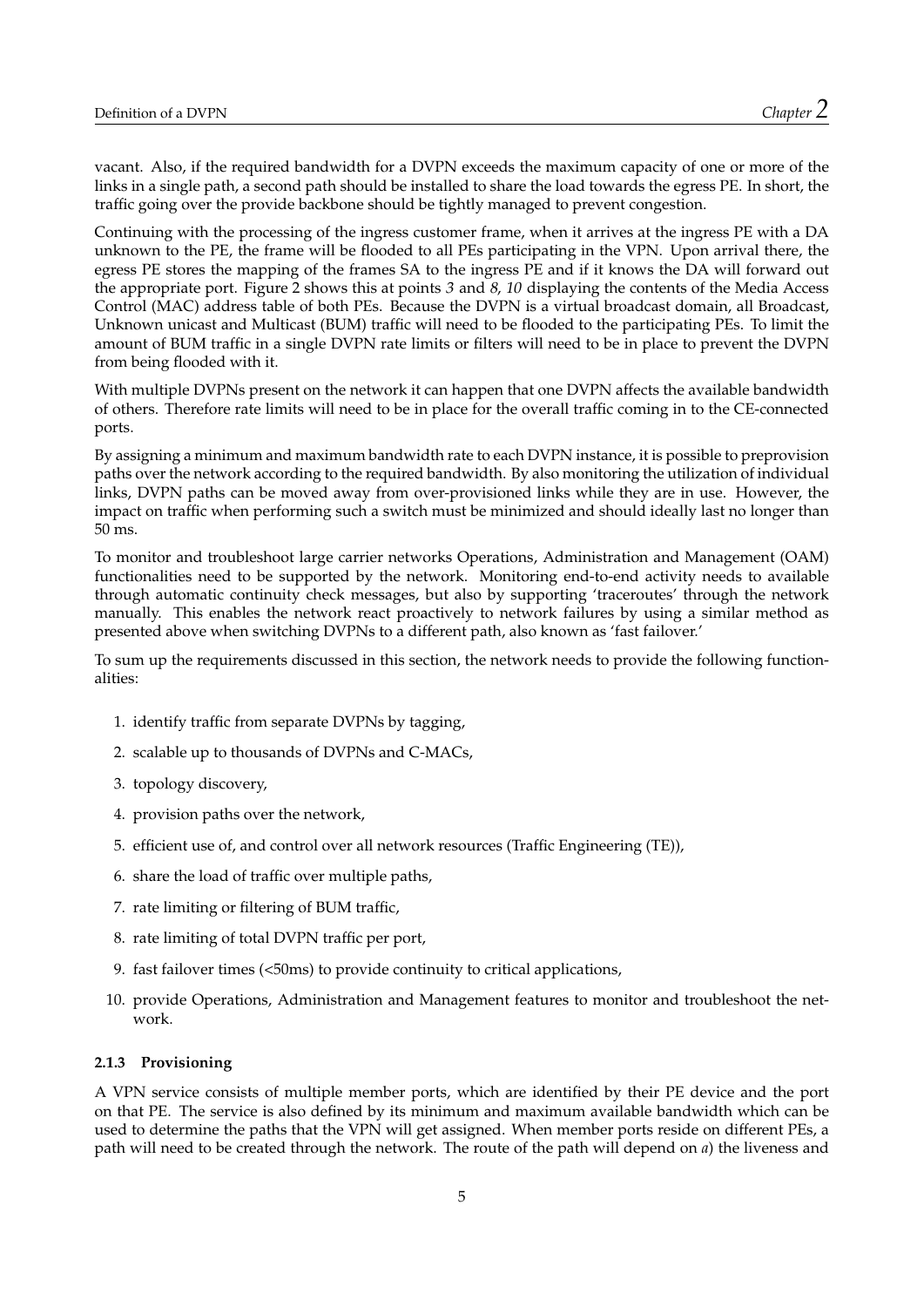administrative availability of the links, *b*) the administrative costs of the links, and *c*) the resources available on the links towards the [PE.](#page-24-9) The exact algorithm used to choose the paths lies outside of the scope of this document. Paths are defined by the physical ports that they traverse through the network, with the [PEs](#page-24-9) as the first or last in the list.

More paths may be added over different routes and paths may be adjusted during the lifetime of the [VPN.](#page-24-1) This may for example be necessary when a certain link in the path fails, or when it nears its peak capacity and has to be rerouted. Individual port utilization will be monitored and when a certain link shows high utilization, the corresponding paths and [VPNs](#page-24-1) using those paths can be looked up using the information base. Also other monitoring and troubleshooting processes will profit from this information.

After the paths between the [PEs](#page-24-9) with [VPN](#page-24-1) members have been setup the traffic can start flowing. However, as has been mentioned before, the rate limiting feature will need to be applied to the ingress ports to prevent the [VPN](#page-24-1) from using up all the networks resources.

To provision [VPNs](#page-24-1) in the network, the operator should be able to:

- 1. setup the base network required for [VPN](#page-24-1) routing,
- 2. determine routes that can be used for the paths,
- 3. monitor links and reroute paths on failure or peak capacity,
- 4. set the rate limits on ingress [PE](#page-24-9) ports.

#### <span id="page-9-0"></span>**2.2 [DVPNs](#page-24-2)**

The configurations of [VPNs](#page-24-1) in currently in use in operator networks are mostly static and changes in these networks require (manual) effort to provision them. To evolve from these inflexible [VPN](#page-24-1) setups to Dynamic [VPNs](#page-24-1) the provisioning systems in use will need to support some additional features.

First, the implementation of [DVPNs](#page-24-2) will be automated. This means that instead of the manual configuration by an engineer, the [NMS](#page-24-0) will take care of configuring the network with the correct [CE](#page-24-16) endpoint ports on all [PEs](#page-24-9), making sure that the paths are installed and verifying connectivity. This also includes calculation of the optimal paths and setting the correct rate limits, similar to the requirement given in Section [2.1.3.](#page-8-0)

Second, the [NMS](#page-24-0) is able to change the configuration of [DVPNs](#page-24-2) when requested. Additionally when a [DVPN](#page-24-2) is no longer in use, it will need to be automatically purged from the network to free up resources for other services. This requires the [NMS](#page-24-0) to keep an overview of the provisioned [DVPNs](#page-24-2) and can optionally set an idle time out for the service.

Finally, the changes in the network resources and [DVPN](#page-24-2) requirements should be acted upon without manual intervention. When certain links are running low on available bandwidth or fail altogether, this will cause a recalculation of the provisioned paths. Also, when new hardware is added, it will be configured to take part in the network, immediately making use of its added resources. Similarly, when the requirements of a [DVPN](#page-24-2) change, the [NMS](#page-24-0) will verify that the current paths meet these requirements, or otherwise find new routes to provision for the [DVPNs](#page-24-2).

To provide a [DVPN](#page-24-2) service, the operator requires the following additional functionalities from the [NMS:](#page-24-0)

- 1. Automated creation, modification and deletion of [DVPNs](#page-24-2),
- 2. Adapt to changes in the form of:
	- (a) deminishing resources,
	- (b) added resources, and
	- (c) changed requirements for [DVPNs](#page-24-2).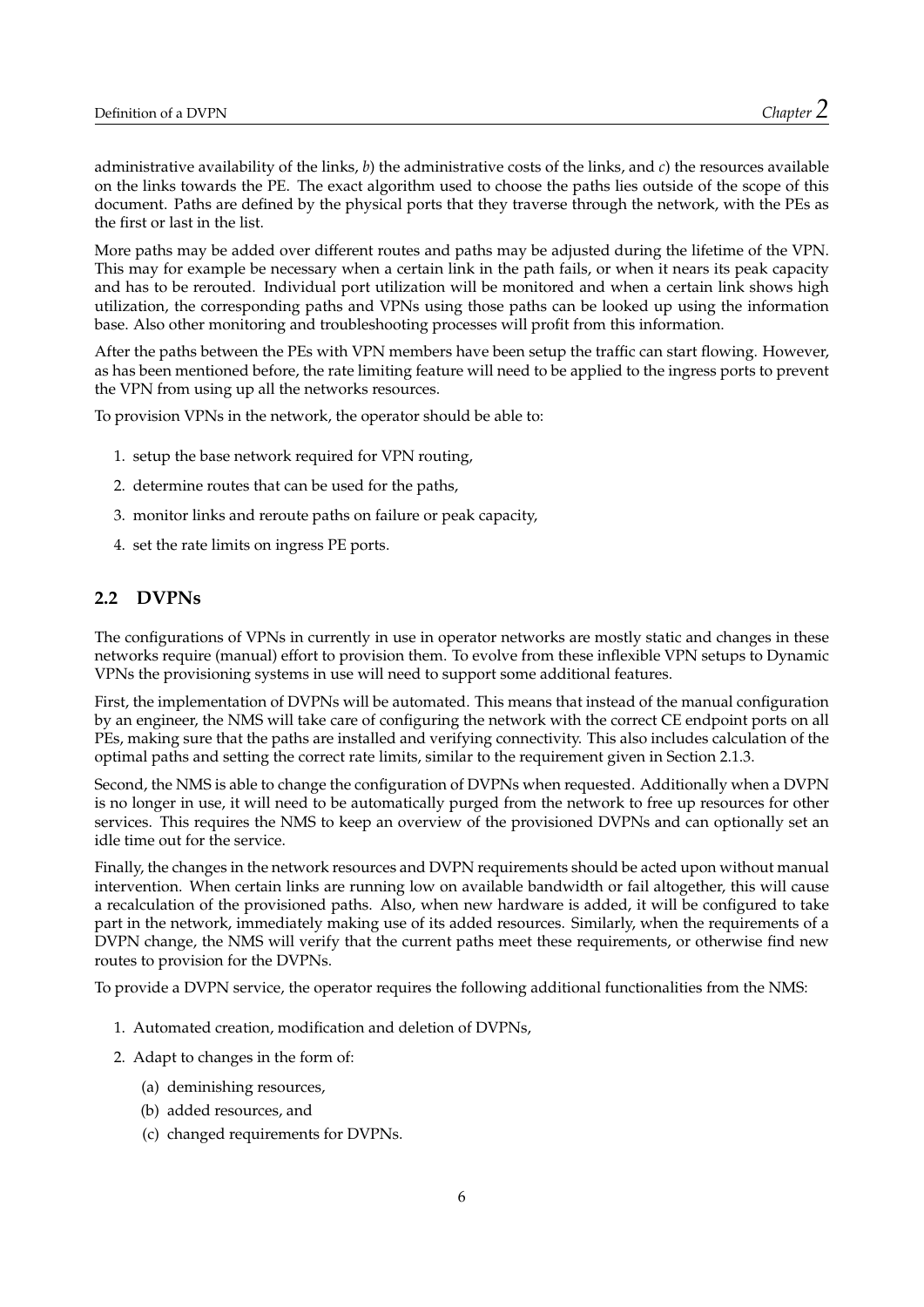## <span id="page-10-0"></span>**3 Architecture**

This section will first describe the technical details of Multi Protocol Label Switching [\(MPLS\)](#page-24-4) with regards to the features required for implementing [DVPNs](#page-24-2). We will design an architecture to implement this service and point out the limitations. Next, we will describe the [SDN](#page-24-3) architecture and the OpenFlow specification. Also looking at the features they provide to implement a [DVPN](#page-24-2) service. In Appendix [A.2](#page-22-2) we have also taken a look at Asynchronous Transport Method [\(ATM\)](#page-24-5) and Shortest Path Bridging [\(SPB\)](#page-24-6), both are technologies that can be used to implement [VPNs](#page-24-1) but are missing key requirements to support [DVPNs](#page-24-2).

#### <span id="page-10-1"></span>**3.1 [MPLS](#page-24-4)**

[MPLS](#page-24-4) is known for its scalability and extensibility. Over the past decade additions have been made to the original specification to overcome a plethora of issues within carrier networks. This initially started with trying to implement fast forwarding in legacy switches using labels (or tags) at the start of the frame [\[8\]](#page-25-8). When this issue became surmountable using new hardware, [MPLS](#page-24-4) had already proven to be capable of transporting a wide arrange of protocols on the carrier backbone network, all the while also providing scalability, [TE](#page-24-26) and Quality of Service [\(QoS\)](#page-24-27) features to the operators.

[MPLS](#page-24-4) itself is a technology for forwarding frames through the network, does not provide any additional functionalities such as topology discovery, route determination, resource management, etc. These functions are left to a stack of other protocols. Without [IP](#page-24-14) reachability throughout the network these protocols cannot exchange traffic and so, as a prerequisite, [MPLS](#page-24-4) relies on an Interior Gateway Protocol [\(IGP\)](#page-24-28) like Open Shortest Path First [\(OSPF\)](#page-24-29) to discovery the topology.

The distribution of labels has to be facilitated as well, which is done using Label Distribution Protocol [\(LDP\)](#page-24-30) and/or Resource Reservation Protocol [\(RSVP\)](#page-24-31). These protocols run between each device in the path between two [PEs](#page-24-9) and exchange the labels that the will assign to a certain path, thereby setting up a Label-switched Path [\(LSP\)](#page-24-32). The labels assigned are always of 'local significance,' meaning that the [P](#page-24-21)[/PE](#page-24-9) device that needs to forward the labels, will announce its own chosen labels. The [LDP](#page-24-30) protocol does this by distributing its labels from the egress [PE](#page-24-9) up towards the ingress [PE](#page-24-9) based on [IGP](#page-24-28) costs. [RSVP,](#page-24-31) on the other hand, signals its paths from the ingress [PE](#page-24-9) towards the downstream [PE](#page-24-9) based on constraints, potential explicit hops or as a last resort using the [IGP](#page-24-28) next hop. Label distribution is still determined from egress to ingress, but the actual path is determined at the head-end. To determine the best path to take, [RSVP](#page-24-31) uses the Constrained Shortest Path First [\(CSPF\)](#page-24-33) algorithm which can take into account link characteristics like bandwidth or Fast Reroute [\(FRR\)](#page-24-34) support. This allows [RSVP](#page-24-31) [LSPs](#page-24-32) to take more well informed paths through the network and together with support for defining explicit paths, allows for granular [TE](#page-24-26) features which [LDP](#page-24-30) lacks. Both [LDP](#page-24-30) and [RSVP](#page-24-31) also allow for the use of multiple paths over the network to share traffic load towards a [PE.](#page-24-9)

The [FRR](#page-24-34) feature is unique to [RSVP](#page-24-31) and provides the network with fast failure recovery. It does so by preprovisioning a so-called backup [LSP](#page-24-32) next to the primary [LSP.](#page-24-32) When a failure is detected on the primary [LSP,](#page-24-32) traffic is immediately shifted towards the standby path, yielding a sub-50ms failover. Obviously, this value also depends on the time it takes for the failure to be detected. Therefore it is important to have some sort of detection mechanism in place. One that is commonly used and integrates with [OSPF](#page-24-29) is Bidirectional Forward Detection [\(BFD\)](#page-24-35). This protocol sets up sessions between devices and triggers an alarm when the session does not behave as expected. At which point [FRR](#page-24-34) swaps the traffic to the preprovisioned backup path. To differentiate traffic coming from a normal, 'protected' path and traffic taking a 'detour' path, [FRR](#page-24-34) adds another [MPLS](#page-24-4) tag to the [MPLS](#page-24-4) label stack.

[VPNs](#page-24-1) are also provided by additional protocols. Layer 3 [VPNs](#page-24-1) make use of Border Gateway Protocol [\(BGP\)](#page-24-36) to distribute client prefixes to the edges of the carrier network. The core is only concerned with the forwarding of labels and has now knowledge of these [IP](#page-24-14) prefixes. Layer 2 [VPNs](#page-24-1) make use of [VPLS,](#page-24-18) a service which encapsulates the entire Ethernet frame and pushes a label to it to map it to a certain separated network. Again, the core is only concerned with the labels and only the edges need to know the clients [MAC](#page-24-19) addresses. When setting up a [VPLS](#page-24-18) instance (a [VPNs](#page-24-1)), [LDP](#page-24-30) sessions are setup between all [PEs](#page-24-9) part of the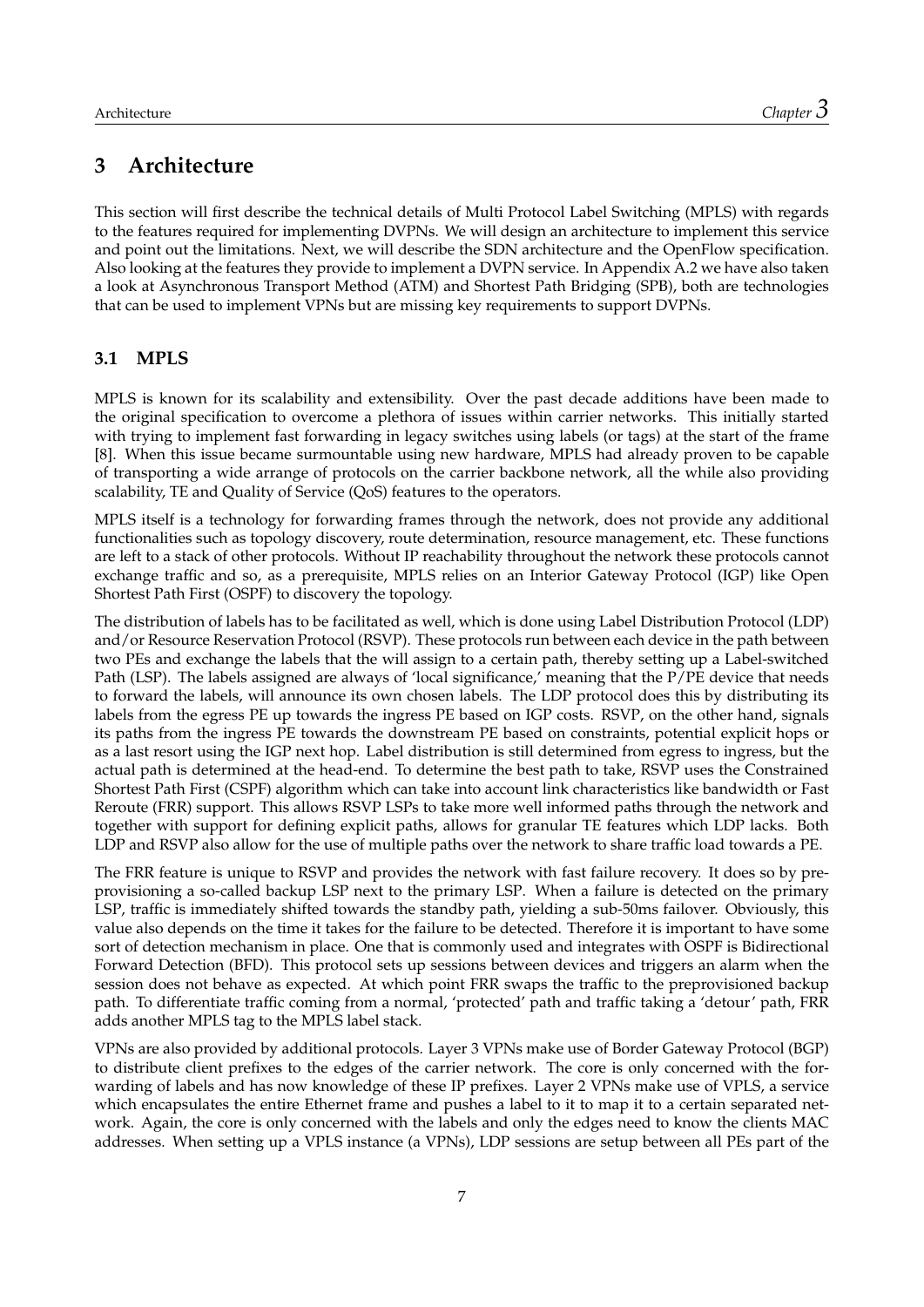same [VPLS](#page-24-18) instance. Consecutively, the [PEs](#page-24-9) will exchange their chosen labels for that instance between each other.

The [C-MACs](#page-24-20) in a [VPLS](#page-24-18) instance are normally learned through the data plane. That is, when a frame comes in from a [CE,](#page-24-16) the [PE](#page-24-9) learns the [SA](#page-24-22) behind the corresponding port. If it doesn't know the [DA,](#page-24-23) it will flood the frame to other [PEs](#page-24-9) with member ports in that instance. These [PEs](#page-24-9) in turn learn the [SA](#page-24-22) as well behind the ingress [PE.](#page-24-9) This is also illustrated in Figure [2.](#page-7-0) When a large number of [C-MACs](#page-24-20) are present within a [VPLS](#page-24-18) instance this can cause a lot of broadcast traffic, specifically Address Resolution Protocol [\(ARP\)](#page-24-8) traffic. To solve this, the Ethernet [VPN](#page-24-1) [\(E-VPN\)](#page-24-37) standard has been proposed [\[9\]](#page-25-9). This technique provides [MAC](#page-24-19) learning in the control plane by exchanging learned [C-MACs](#page-24-20) between [PEs](#page-24-9) using Multi-Protocol [BGP.](#page-24-36) Additionally it learns the [IP](#page-24-14) addresses associated with the [C-MACs](#page-24-20) and distributes those to other [PEs](#page-24-9). The [PEs](#page-24-9) are thereby able to act as an [ARP](#page-24-8) proxy, as illustrated in Figure [3b.](#page-11-0)

<span id="page-11-0"></span>

Figure 3: Processing of [ARP](#page-24-8) requests at the [PE.](#page-24-9)

<span id="page-11-1"></span>The different protocols all depend on each other, as illustrated in Figure [4.](#page-11-1) Each [PE](#page-24-9) device runs this stack, while [P](#page-24-21) devices run a subset which is shaded.

| E-VPN                |  |  | LDP            |  |     |
|----------------------|--|--|----------------|--|-----|
|                      |  |  | <b>VPLS</b>    |  | FRR |
| MP-BGP               |  |  | <b>RSVP-TE</b> |  | BFD |
| <b>OSPF</b>          |  |  |                |  |     |
| <b>IP Addressing</b> |  |  |                |  |     |

Figure 4: Dependency stack of [MPLS-](#page-24-4)related technologies.

To configure a [DVPN](#page-24-2) using [MPLS](#page-24-4) first the participating [PEs](#page-24-9) need to be configured with the new [VPLS](#page-24-18) instance to which the member [CE](#page-24-16) ports will be added. Next, constraints are defined by the [NMS,](#page-24-0) which can be in the form of an explicit route to make a static route or by defining loose constraints based on bandwidth limits which can be used the [CSPF](#page-24-33) algorithm. Using these constraints, paths are installed at each [PE](#page-24-9) towards every other participating [PE.](#page-24-9) These paths are then added to the [VPLS](#page-24-18) instance, allowing [LDP](#page-24-30) sessions to be setup between the [PEs](#page-24-9). Next, for [FRR,](#page-24-34) backup [LSPs](#page-24-32) need to defined similarly to the primary [LSP](#page-24-32) but over a different path, which can again be done using constraints to exclude the other links. Utilization of the links in the network has to be monitored as well and when a path has a link which is nearing capacity, new [LSPs](#page-24-32) have to be provisioned and some [VPLS](#page-24-18) paths move to those [LSPs](#page-24-32). And finally the ingress traffic on the [CE](#page-24-16) ports need to be rate limited. This procedure is not standardized and is dependent on support of the hardware.

The procedure above implies that the backbone network has been setup with the following protocols and features already enabled: [IP](#page-24-14) addressing, [OSPF](#page-24-29) routing, [MPLS](#page-24-4) forwarding, [RSVP](#page-24-31) with [FRR](#page-24-34) and [BFD.](#page-24-35) After initial setup of the backbone network the [NMS](#page-24-0) is only concerned with the [PEs](#page-24-9), as can also be seen in Figure [5.](#page-12-1) However, the [NMS](#page-24-0) needs to be aware of the [PEs](#page-24-9) it needs to consult, the intermediate [Ps](#page-24-21) if it wants to use [TE,](#page-24-26) the network resources in the path and of course the actual member ports.

Implementing [VPNs](#page-24-1) using [MPLS](#page-24-4) has been shown to be possible using the protocols that have been engineered to provide all the required features. The technologies are built upon each other instead of being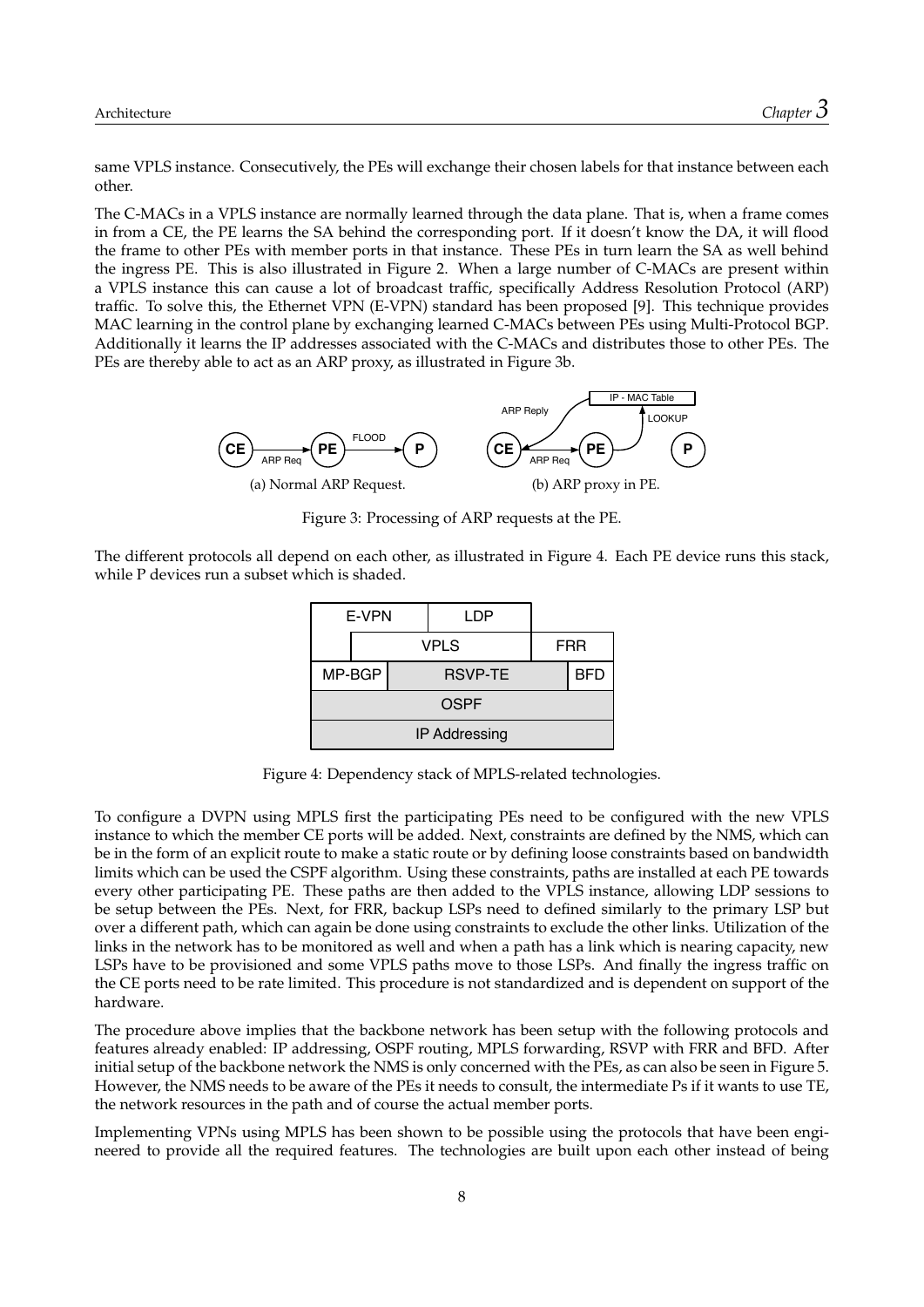<span id="page-12-1"></span>evolved upon. This causes their dependencies to grow more complex over time which in turn makes it difficult for the [NMS](#page-24-0) to deal with all the different protocols. Additionally, developing and maintaining an efficient [NMS](#page-24-0) is also more difficult due to the lack of a common abstracted interface to the network devices.



Figure 5: Provisioning a [DVPN](#page-24-2) using [MPLS.](#page-24-4)

#### <span id="page-12-0"></span>**3.2 OpenFlow**

Software Defined Networking is the general principle of designing flexible networks using open interfaces towards the hardware. OpenFlow is a subcomponent of this new principle which provides a protocol between the forwarding plane of the networking devices and a centralized controller. A general overview of the [SDN](#page-24-3) architecture and OpenFlow is given in Figure [6.](#page-13-0) OpenFlow provides the controller with an [API](#page-24-10) that can be used to install flow entries directly in the forwarding plane of the devices. Flow entries consist of six fields:

| Match           | This field contains a list of frame/packet characteristics that will need to be present to match<br>to this entry, e.g. DA, IP source address or MPLS tags.                                               |
|-----------------|-----------------------------------------------------------------------------------------------------------------------------------------------------------------------------------------------------------|
| Priority        | The precedence of this flow entry over other flow entries to which a certain frame matches.                                                                                                               |
| Counters        | Frames matching to this entry are counted for monitoring purposes.                                                                                                                                        |
|                 | Instructions When a frame is matched using the match field, it is processed according to a list of instructions,<br>which may include forwarding out of a port, rewriting headers and/or applying meters. |
| <b>Timeouts</b> | The time that a flow entry can be live until it is discarded.                                                                                                                                             |
| Cookie          | Value assigned by controller to identify the flow (not used to forward frames).                                                                                                                           |

The frame fields that can be matched upon have changed over the lifetime of the OpenFlow specification. For example, version 1.0 could only match and/or act upon tagged traffic using a single outer[-VLAN](#page-24-38) tag. Version 1.1 added matches and actions for Q-in-Q tags and [MPLS](#page-24-4) labels, and version 1.3 could also match Provider Backbone Bridging [\(PBB\)](#page-24-39) tags. Also, rate limiting on a per port basis has been available in OpenFlow since version 1.0. And version 1.3 added support for per flow rate limiting using so called 'meters' which can be assigned to specific flows. By doing so it becomes possible to also rate limit flows on certain aggregation ports rather than just at the ingress port of the [CE.](#page-24-16)

The installation of flow entries is done by the controller, governed by the applications running on it. Applications can be written to provide functions like topology discovery, routing, etc. Moreover, without these installed applications, the network will be unable to forward any traffic. The interface between the applications and the controller is also being referred to as the 'northbound interface'. This interface, in contrast to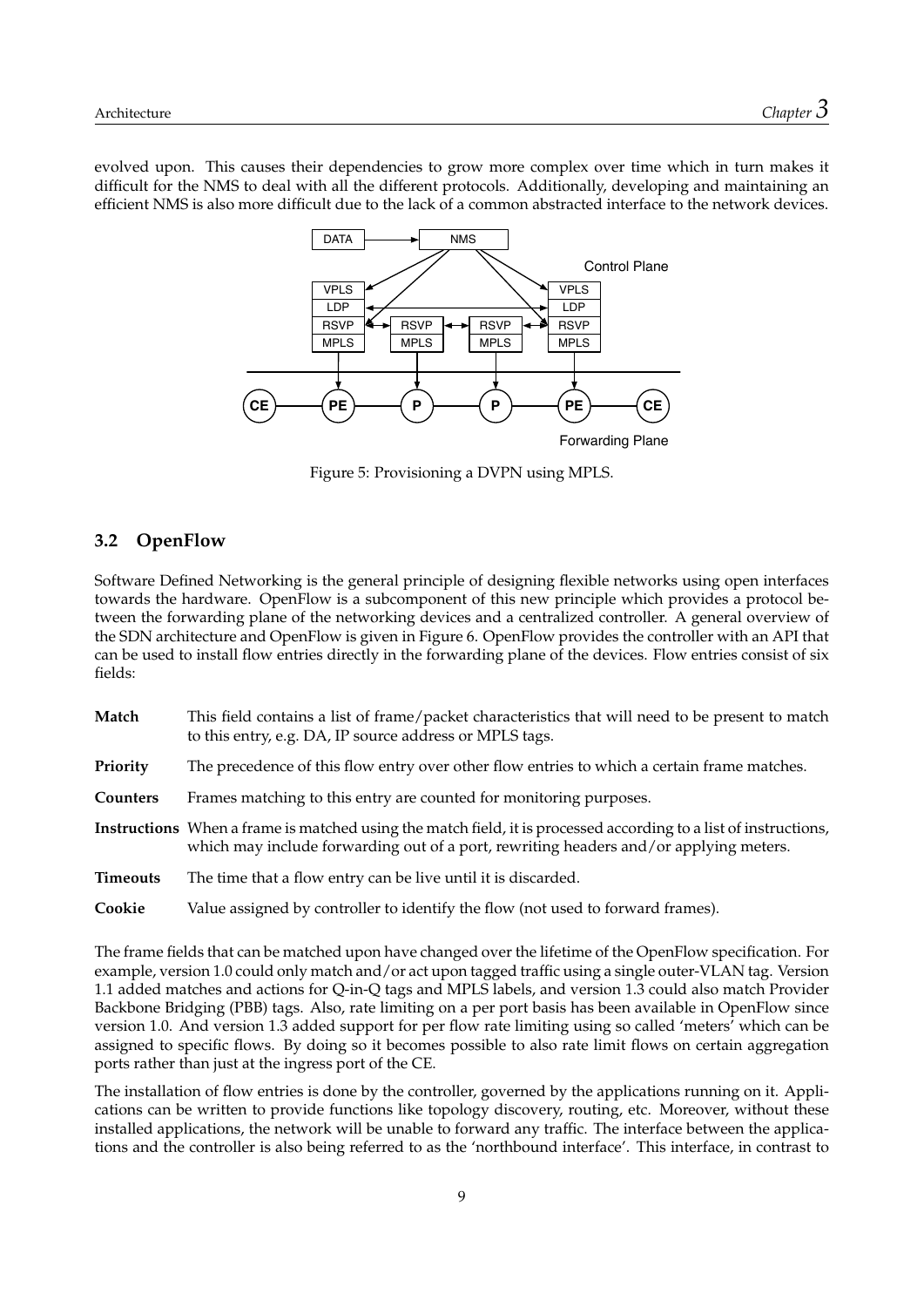<span id="page-13-0"></span>

Figure 6: Architecture of [SDN](#page-24-3) and OpenFlow.

the southbound OpenFlow interface, has not been specified and varies between different controller implementations, limiting the portability of the network applications.

Unlike contemporary technologies that require inter-device communication before any paths can be set up, the forwarding tables of OpenFlow devices are empty. The only prerequisite is that the devices all have a management connection to the controller from which they can receive their forwarding information.

The controller is the combination of hardware and software components that are preferably setup redundantly and share a complete view of the network, which they share with the applications running on it. To provide the network and its control with redundancy in case of failures, the 'controller' component can refer to a logical controller entity, not specifically a single physical server. However, the actual design and implementation of such a system is beyond the scope of this paper.

Current OpenFlow versions are not yet supported by all controllers. We are inspecting version 1.3.1 of the specification which supports the features described. However, at the time of writing there are only two controllers supporting the 1.3 version:

- Ryu by NTT [\[10\]](#page-25-10), and
- NOX extensions by CPqD research center from Brazil [\[11\]](#page-25-11).

The controller developed under the OpenDaylight project lacks support for version 1.3.

<span id="page-13-1"></span>Implementing [DVPNs](#page-24-2) using OpenFlow relies mostly on the applications running on the controller. When they are written and configured as desired, provisioning a [DVPN](#page-24-2) would only require the input of the data. After which the applications and controller install flow entries into all the network devices in the [DVPN](#page-24-2) path, as can be seen in Figure [7.](#page-13-1)



Figure 7: Provisioning a [DVPN](#page-24-2) using OpenFlow.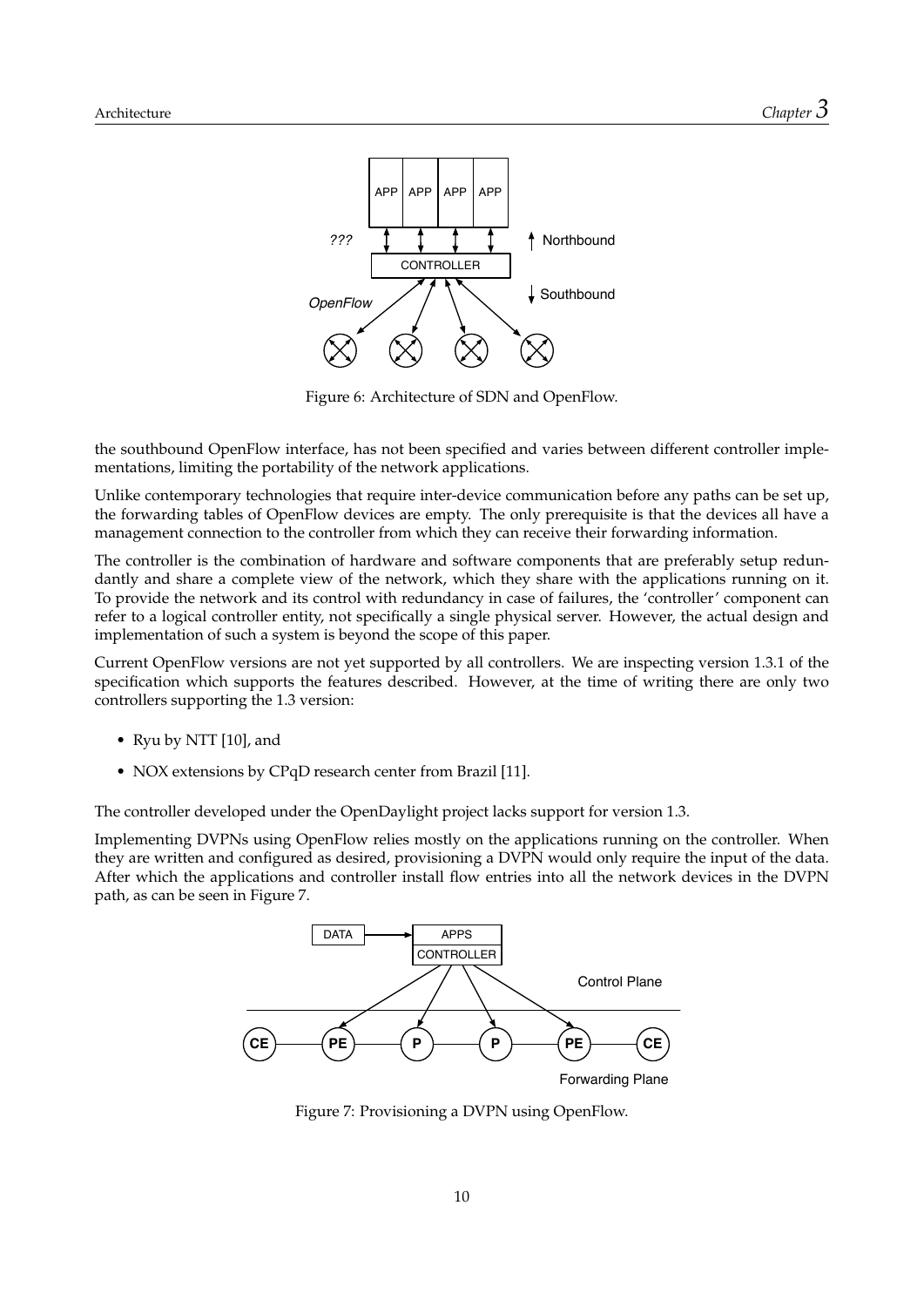#### **3.2.1 [DVPN](#page-24-2) Provisioning**

To implement [DVPNs](#page-24-2), one or more applications providing the functions analogous to contemporary implementations need to be implemented in the OpenFlow setup:

- **Topology Discovery** Network devices do not require [IP](#page-24-14) connectivity between each other to exchange route information. Instead, they rely on their connection to the controller to provide them with information. A topology discovery application will instruct network devices to send out unique discovery messages which are then received by other devices, which forward the message back up to the controller. By keeping information on which packet goes in and comes out where, the application can get an overview of the network. By centralizing the topology discovery process, network operators can benefit from more efficient synchronization and faster convergence.
- **[DVPN](#page-24-2) Provisioning** The [DVPN](#page-24-2) input will provide the application with at least the [CE](#page-24-16) port and preferably the corresponding [MAC](#page-24-19) and/or [IP](#page-24-14) address. It can then instruct the path provisioning component to set up paths between all the [PEs](#page-24-9) participating in the [DVPN.](#page-24-2)
- **Path Provisioning** Using the discovered topology, paths are setup over those routes between [PEs](#page-24-9) with member [CE](#page-24-16) ports in a common [DVPN.](#page-24-2) This means that the flow entries are installed proactively in the [Ps](#page-24-21) and [PEs](#page-24-9) when a [DVPN](#page-24-2) is setup. Instead of waiting for one of them to send a message to the controller asking what to do with an unknown incoming frame, this proactive approach allows for better scalability (less requests to the controller) and faster initial forwarding (no buffering while consulting controller).
- **[OAM](#page-24-25)** The controller and applications provide a complete overview of the network but troubleshooting and monitoring still has to be done at the network level as well. Different approaches can be taken to do so, one of which could be sending out periodic keepalive messages in the same path from the controller down to the ingress [PE](#page-24-9) that the egress [PE](#page-24-9) should forward back up to the controller. Another example is implementing an already defined [OAM](#page-24-25) protocol in OpenFlow, as has been done in [\[12\]](#page-25-12) which implemented Ethernet 802.1ag [OAM.](#page-24-25)
- **Traffic Engineering** The path setup procedure uses data from the [DVPN](#page-24-2) input and the discovered network resources to provide the most optimal path between two [PEs](#page-24-9). Constraints for the paths taken by each [DVPN](#page-24-2) can be configured by the operator and influence the route selection directly over the whole platform. Also, using input from the [OAM](#page-24-25) monitoring applications paths may be preferred or deprecated based on their performance.
- **[C-MAC](#page-24-20) Filtering** This application is concerned with keeping the provided or dynamically learned [MAC](#page-24-19) addresses up-to-date. Additionally, a flow can be installed matching on the [ARP](#page-24-8) Ether-Type that sends the [ARP](#page-24-8) request towards the controller. If the application also keeps track of the [IP](#page-24-14) addresses of the [CEs](#page-24-16) it can then act as an [ARP](#page-24-8) proxy and reply to the requesting [CE](#page-24-16) with the correct [IP](#page-24-14) address.

Fast failover and Equal Cost Multi Path [\(ECMP\)](#page-24-40) can be accomplished using the port 'groups', which are available since version 1.1. Groups can be defined as a destination in a flow entry and contains a list of ports. The type of group defines the action of the group: '**all**' sends the frame out the frame out of all ports in the group (broadcast/multicasting); '**select**' outputs it to one of the ports (providing [ECMP\)](#page-24-40); '**indirect**' is a single port group which can be used by multiple flow entries (aggregation); and '**fast failover**' which choses the first live port out of which it will forward the frame. To support 'fast failover' a liveness monitoring technique needs to be implemented supported by the switch. However, apart from monitoring the state of the physical link, there has been no technique defined to monitor the liveness of inter-device links, such as [BFD.](#page-24-35) The same holds true for full path liveness monitoring which currently needs to be done using the controller, yielding a higher failure recovery time.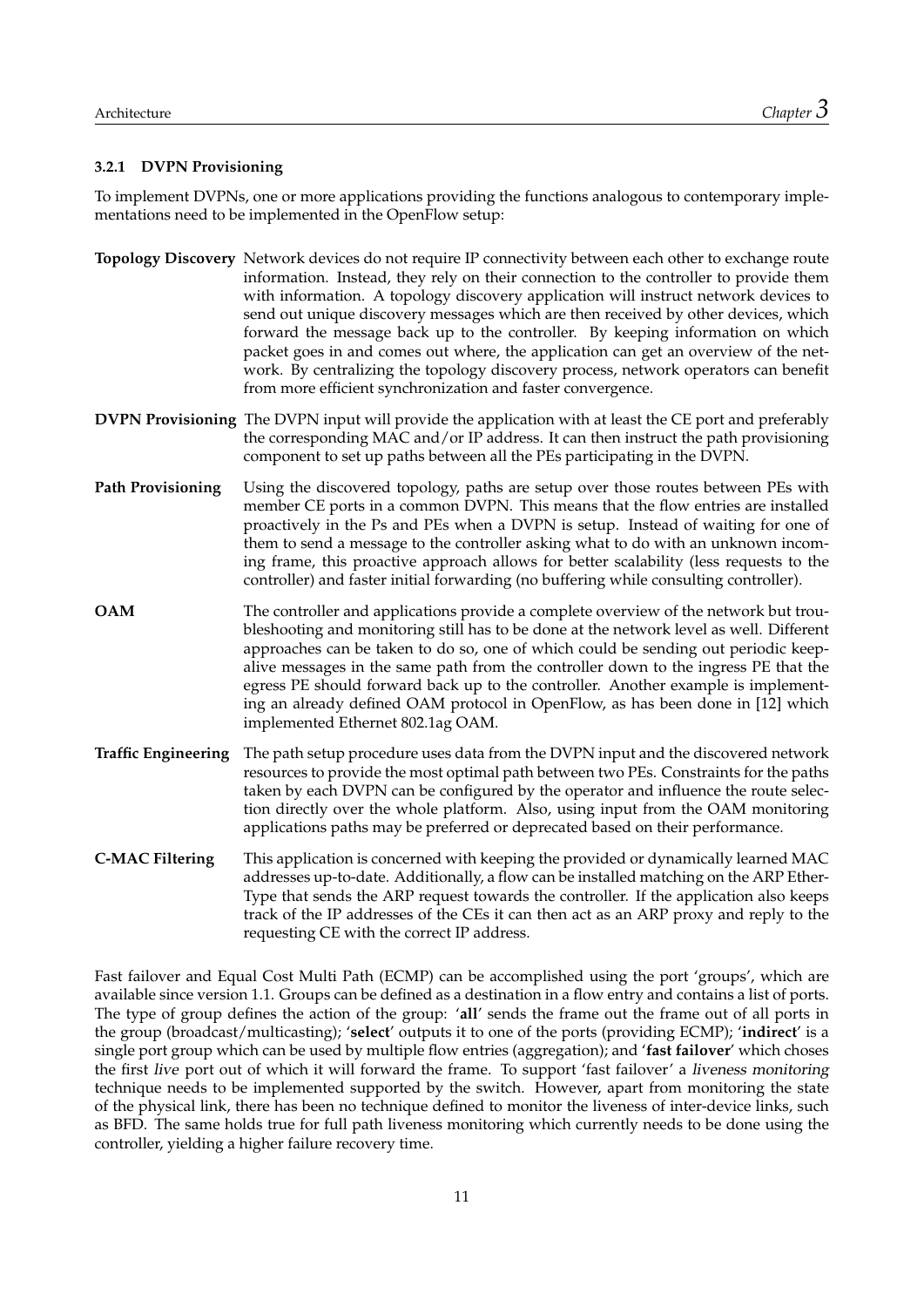<span id="page-15-0"></span>

Figure 8: Interactions between application components to implement [DVPNs](#page-24-2).

The interaction between the different [SDN](#page-24-3) applications has been illustrated in Figure [8.](#page-15-0) Due to the abstractions introduced by the intermediate applications the [NMS](#page-24-0) doesn't need to be aware of the network below. The applications will map the port member info from the [NMS](#page-24-0) to the correct devices, and configure the [DVPN.](#page-24-2) Because of the abstractions and minimal initial configuration, adding extra hardware can also be taken care of without consulting the [NMS:](#page-24-0) the applications will add it to the network and reroute traffic over the new device.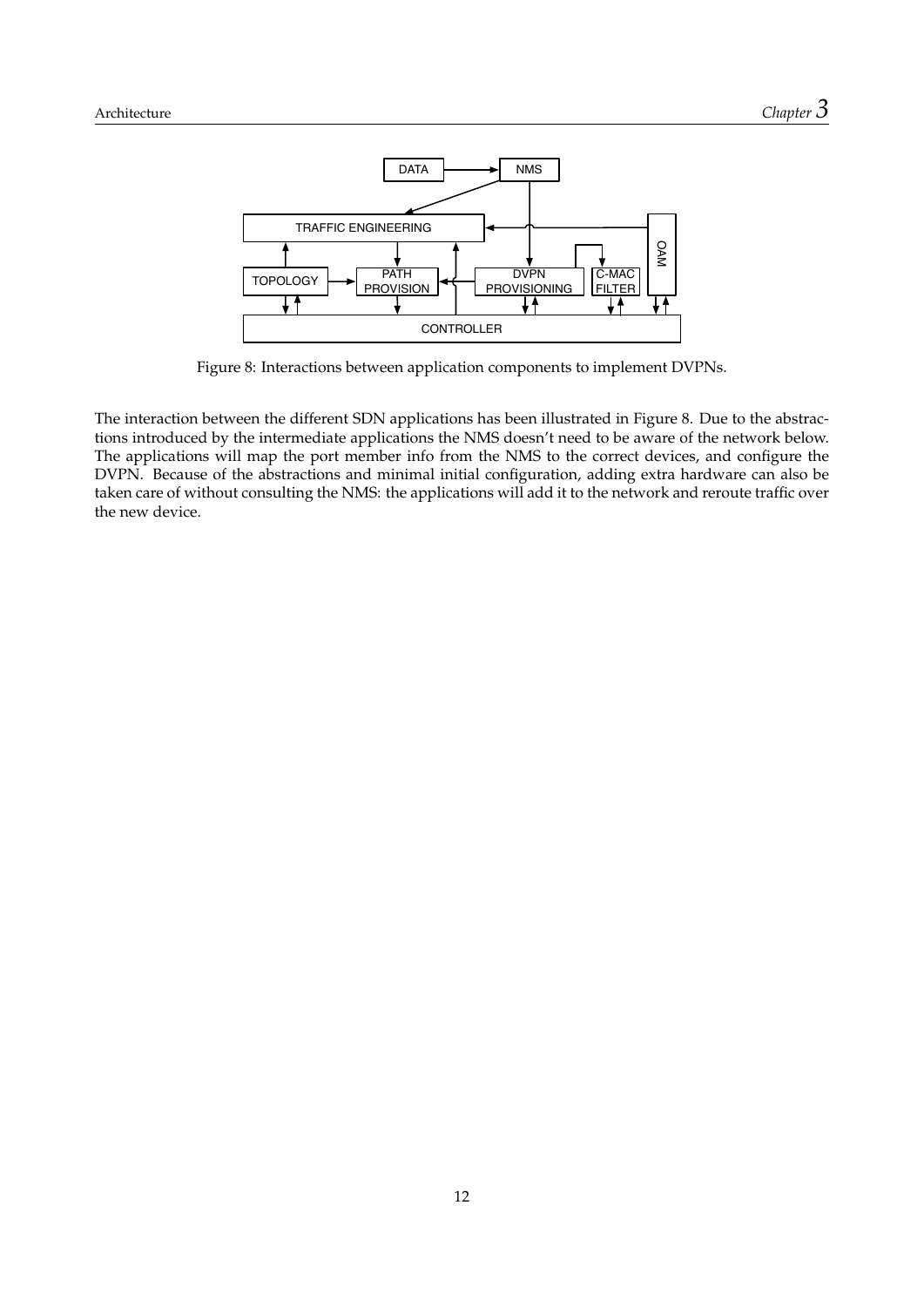### <span id="page-16-0"></span>**4 Comparison**

<span id="page-16-3"></span>Table [1](#page-16-3) displays the key differences between the two technologies that we have discussed in [3.](#page-10-0) In this section we will take a close look at the differences between the [MPLS](#page-24-4) and OpenFlow implementations with regards to the listed requirements.

|                              | <b>MPLS</b>        | OpenFlow / SDN                  |
|------------------------------|--------------------|---------------------------------|
| Tagging of VPN Traffic       | <b>VPLS (MPLS)</b> | PBB / MPLS                      |
| <b>MAC</b> Scalability       | yes                | yes                             |
| <b>Topology Discovery</b>    | <b>OSPF</b>        | centralized                     |
| Path Provisioning            | RSVP / LDP         | centralized                     |
| <b>Traffic Engineering</b>   | <b>RSVP</b>        | centralized                     |
| <b>ECMP</b>                  | yes                | yes, using Groups               |
| <b>BUM</b> limiting          | dependent on HW    | yes, using Metering             |
| Exchange C-MACs              | E-VPN (draft)      | centralized                     |
| <b>Ingress Rate Limiting</b> | dependent on HW    | yes, using Queues or Metering   |
| Fast Failover                | <b>FRR</b>         | yes, using Groups (but limited) |
| OAM                          | LSP Ping / BFD     | centralized                     |
| Forwarding Decision          | <b>MPLS</b> labels | flow entry                      |
| <b>BUM</b> traffic handling  | flood              | sent to controller              |

Table 1: Feature requirements available in discussed technologies.

#### <span id="page-16-1"></span>**4.1 Service**

From a customer point-of-view it should be of no concern how the [DVPN](#page-24-2) service is implemented in the provider network. Moreover, the [PEs](#page-24-9) and the rest of provider network should be completely transparent. As such, the two technologies do not show any difference in their implementation. Both technologies are able to *1*) provide a Layer 2 broadcast domain, *2*) connect [CEs](#page-24-16) without any required [VPN](#page-24-1) configuration on them, and *3*) be completely transparent to the [CEs](#page-24-16). The two implementations take the same input from the customer to provide these [VPNs](#page-24-1), limiting the differences the implementations have in their view.

#### <span id="page-16-2"></span>**4.2 Transport**

Both implementations use [MPLS](#page-24-4) labels to transport frames through the network. OpenFlow benefits from the [MPLS](#page-24-4) technology by using these labels allowing for a generic and extensible way to define paths. One alternative to tag traffic would be [PBB](#page-24-39) tags but these are less extensible because of the clear purpose of each tag, whereas [MPLS](#page-24-4) labels can be added arbitrarily.

By using labels to identify and route traffic over paths instead of a hop-by-hop based routing protocol that uses an egress [PE](#page-24-9) identifier, both technologies allow for granular [TE](#page-24-26) features. Using OpenFlow operators may also define very specific traffic flows to provide [TE,](#page-24-26) called 'microflows'. While this will give them more precise control over their traffic, it will fill up the flow tables of [Ps](#page-24-21) fairly quickly in a network with thousands of customers. These flow tables are implemented using Ternary Content-Addressable Memory [\(TCAM\)](#page-24-42) which is finite and is also expensive to produce [\[13\]](#page-25-13). Using these labels to minimize the amount of flows in the core is thus advised.

In contrast with the [MPLS](#page-24-4) architecture, using OpenFlow the [P](#page-24-21) devices also need to be updated using the forwarding information. After all, there are no label distribution protocols running between the devices. The labels do not need to be locally significant to the networking devices. In fact, by using the same unique label per path, one can imagine that troubleshooting will be more transparent as well.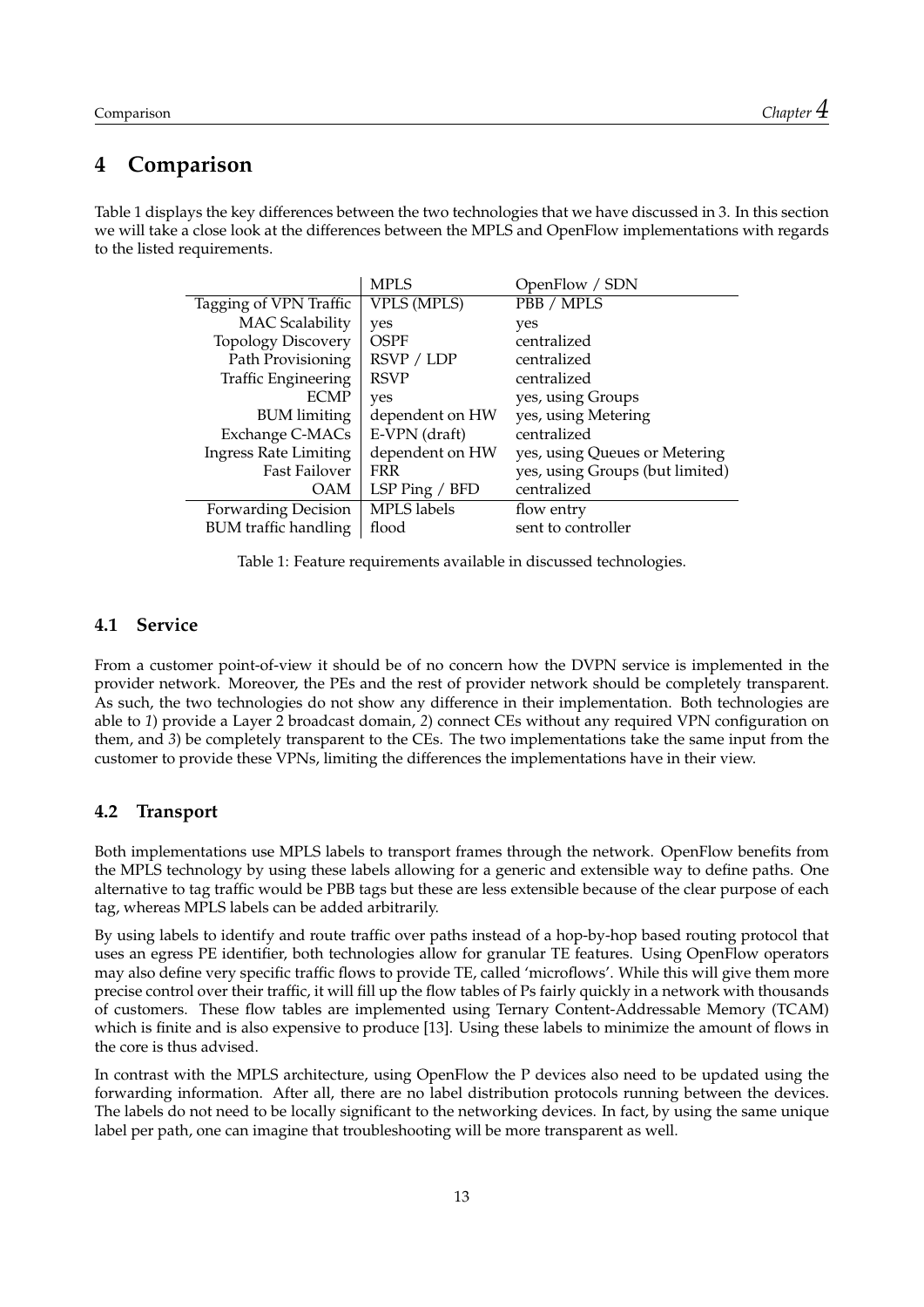A prerequisite for providing any kind of service over a network is the knowledge of the network topology. Again the distinction between decentralized and centralized is easily made. Arguments can be made about the faster convergence of large networks using a centralized controller, however these claims are largely dependent on the implementation. Transporting frames using either one of the two technologies will not change depending on the implementation chosen.

OpenFlow has been able to provide [ECMP](#page-24-40) since version 1.1 using Groups with the **select** type. It basically means that a flow can point to this group and it will choose one of the output ports, based on a hashing algorithm. And although the terminology is different from Link Aggregation Groups, the procedure is indeed the same. Moreover, due to the lack of a definition for the hashing algorithm, both implementations depend on the hashing algorithm implemented by the vendor to provide efficient load sharing.

In a contemporary setup devices support fast failover by setting up [BFD](#page-24-35) sessions between each other to monitor liveness of the path. This is done within the forwarding plane of the device and with very small timeouts so failures will be apparent within milliseconds. Currently OpenFlow devices lack the ability to install some sort of packet generator in the forwarding plane to perform the same functionality. [SDN](#page-24-3) researchers have proposed to use a monitoring function closer to the data plane in [\[14\]](#page-25-14) but until that has been implemented monitoring of paths will need to use the controller, causing higher recovery times. Monitoring of individual physical links is possible using the **fast failover** Group type though. This allows the network device to quickly reroute without needing to consult the controller.

#### <span id="page-17-0"></span>**4.3 Provisioning**

Discovering the network topology of a network typically requires connectivity between the devices on Layer 2 or 3 (depending on the [IGP\)](#page-24-28) before any information can be exchanged. This means setting up a network to provide [DVPNs](#page-24-2) will require some up-front configuration from the [NMS](#page-24-0) as well. Using OpenFlow on the other hand, the only requirement is setting up a connection to the controller from all networking devices.

Traffic Engineering can benefit from centralization as well. In fact, operators already need to store information on application traffic flows and requirements in the [NMS](#page-24-0) when using [MPLS](#page-24-4) to route traffic in a certain way. When using [RSVP](#page-24-31) with explicit routes, the [NMS](#page-24-0) requires a complete view from the network to correctly define paths. Only when using loose constraints, the [TE](#page-24-26) functionality is partly solved decentralized using [CSPF.](#page-24-33) However, the [NMS](#page-24-0) still needs to configure the constraints for each flow. An [SDN](#page-24-3) setup provides the operator with a complete view from the network as seen by the controller which can be used together with input from [VPN](#page-24-1) constraints to optimize the paths. The advantage lies in the fact that the the [TE](#page-24-26) application on the controller can get the current topology directly from the discovery application. Whereas the [MPLS](#page-24-4) setup would require the [NMS](#page-24-0) to retrieve the topology from the network, or the topology should be predefined. Either way, this might lead to inconsistencies, depending on the implementation.

Research has already shown that OpenFlow can be used to implement the [MPLS](#page-24-4) stack [\[15\]](#page-25-15). Over a two month period researchers also succeeded in provisioning [VPNs](#page-24-1) and provide operators with a simulated environment with granular [TE](#page-24-26) [\[16\]](#page-25-16).

#### <span id="page-17-1"></span>**4.4 [DVPNs](#page-24-2)**

Table [1](#page-16-3) shows the plethora of acronyms in use by the [MPLS](#page-24-4) architecture that all need to be managed. Additionally, the current available systems lack a consistent management interface and thus need to be managed through a form of command-line or NetConf interface. These interfaces can differ between vendors and sometimes even between models from the same vendor. Maintaining the code for all these different protocols and management interfaces while also providing a dynamic and agile [NMS](#page-24-0) interface for the operator to use will prove to be quite difficult.

The OpenFlow implementation can solve these problems by providing operators with abstractions of the network on which they can write applications to configure their network. However, this also means that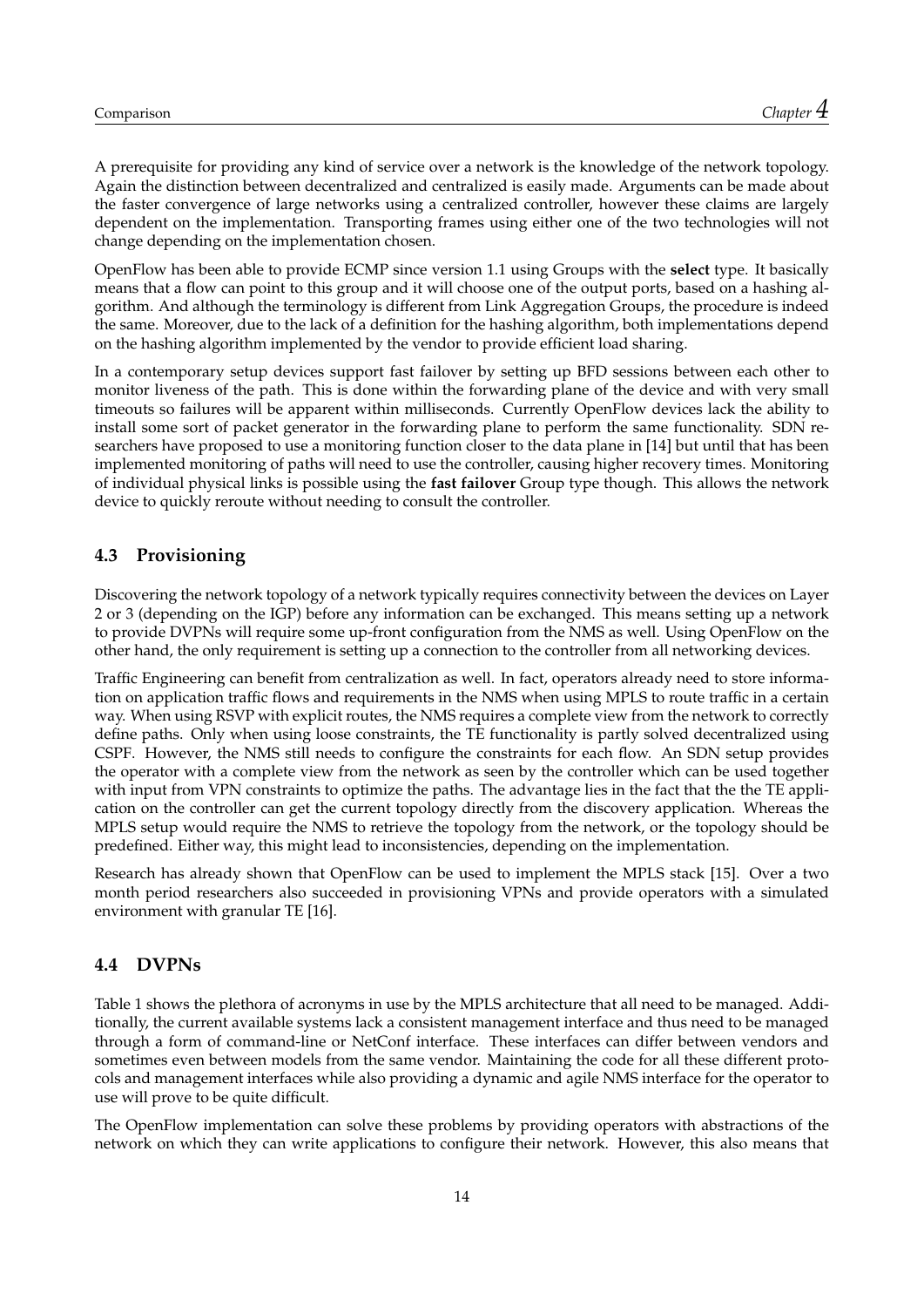the intelligence of the network devices has to be reimplemented completely in the controller of the [SDN](#page-24-3) architecture. These applications will then provide the core functionalities of the network, also providing the configuration to the devices, without the [NMS](#page-24-0) needing to be aware of the specific topology or hardware.

By using the [SDN](#page-24-3) architecture and having a global view of the network, the controller can also adapt more efficiently to changes in network resources. The [TE](#page-24-26) will recalculate paths as links go up or down and immediately push these paths to the network. Whereas with the [MPLS](#page-24-4) network setup this would require polling the devices for changes, configuring the interfaces, calculating paths and finally installing them.

By centralizing the path calculation application, the network can also apply more complex algorithms to distribute the traffic. The knapsack problem for example, is concerned with finding the optimum combination of flows to go over a certain set of links. This problem is hard to solve and would be better of to be run on servers with the appropriate resources than on the small CPUs of the routers.

The initial needed configuration for devices to be added to the [DVPN](#page-24-2) network is higher when using the [MPLS](#page-24-4) implementation. To be added, they need settings for [IP](#page-24-14) addresses, routing protocols, labels, etc. These processes all need information from the [NMS,](#page-24-0) which needs to be filled with information by the operator. With OpenFlow the device can be added dynamically, only requiring a management interface and the applications on the controller can then configure it as they would deem necessary, without any information from the [NMS](#page-24-0) or operator.

The development of [SDN](#page-24-3) applications is still behind on the actual OpenFlow implementation. The architecture is missing a defined Northbound [API](#page-24-10) which would allow for portability of the applications. This limits the flexibility of the applications that are written today, because there is no guarantee that they will interoperate with future controllers/applications. Apart from the northbound interface there is also lack of standardization of the east/westbound interface. This interface lives between controllers controlling the network and facilitates the exchange of information between applications. This limits scalability and interoperability between different controllers and applications, and in turn the redundancy of the network.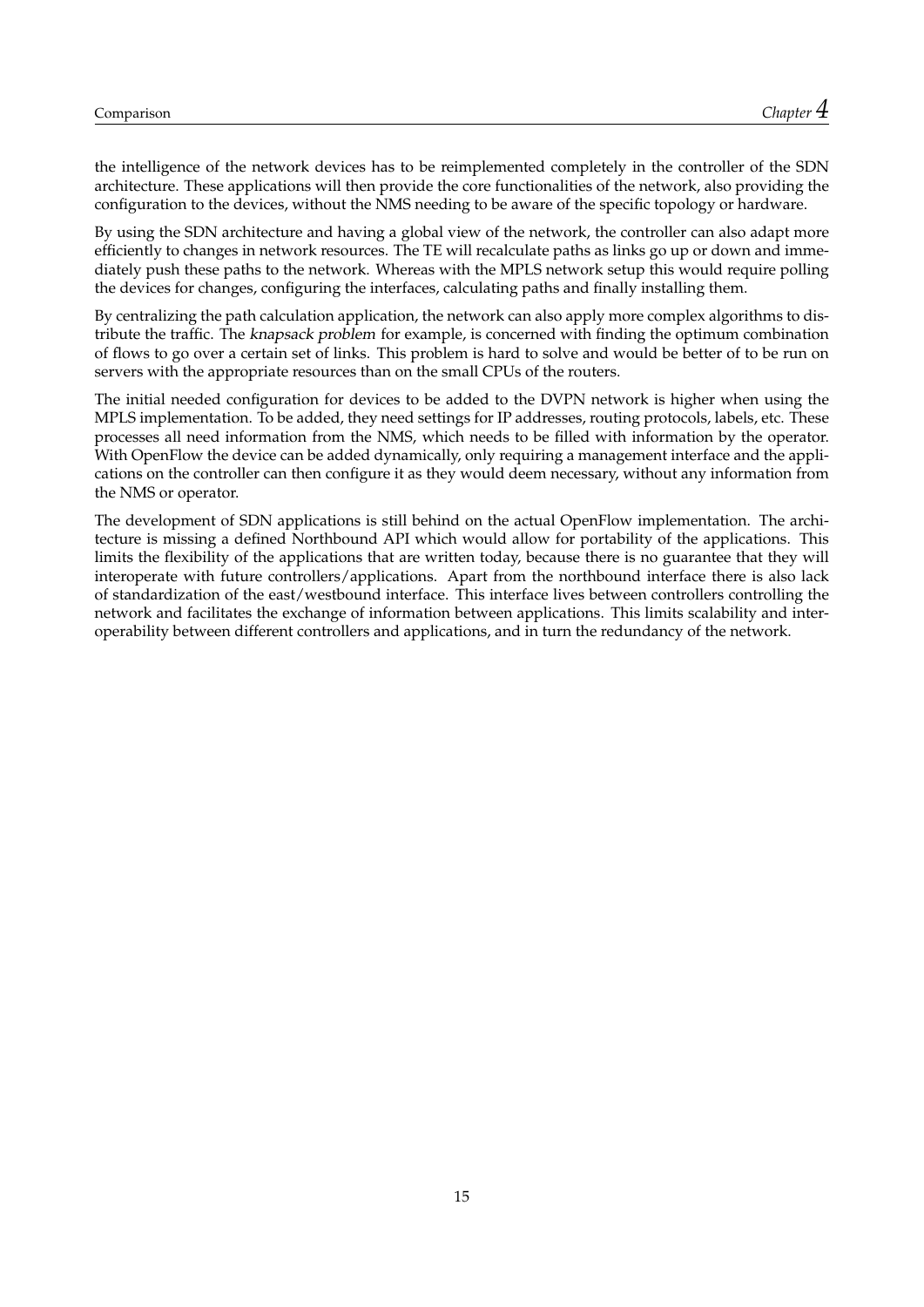## <span id="page-19-0"></span>**5 Conclusion**

This research has defined the [DVPN](#page-24-2) service as a way to adapt to this growth by providing flexibility and manageability to these networks. This is accomplished by providing operators with interfaces towards their networking equipment allowing them to get more granular control.

While discussing the implementation of [MPLS](#page-24-4) for [DVPNs](#page-24-2) we found that the stack has gotten more and more complex due to the accumulation of protocols providing additional features. These protocols and techniques have been designed and integrated with each other over the last years. The dependencies they have on each other have made changing or extending these protocols very difficult and thus the complexity of [NMSs](#page-24-0) have increased as well. This has also been caused by the lack of a common interface towards the devices, meaning that portability of these systems is low. These limitations will make implementing [DVPNs](#page-24-2) in a real-life scenario a complex undertaking.

We also described how a [DVPN](#page-24-2) service can be implemented in [SDN.](#page-24-3) The design requires the development of several applications to be used by the controller to provide this service. However, by doing so the operator is provided with a more manageable interface towards its network. Or at least to an abstraction thereof, presented by the controller and its applications.

Using these abstractions and the global network view operators can also develop their own control programs to provide new features in the network. We have shown an example implementation to provide [MAC](#page-24-19) address exchange between [PEs](#page-24-9), a functionality that is still in draft for the [MPLS](#page-24-4) architecture [\(E-VPN](#page-24-37) [\[9\]](#page-25-9)). However, the [SDN](#page-24-3) architecture still lacks a definition for the Northbound interface which limits the portability of the applications and thus their flexibility.

The OpenFlow protocol has been described and we have used it in our design to provide the interface from the controller to the network devices. The implementation uses [MPLS](#page-24-4) labels to separate traffic flows and provision paths over the network. Additionally combined with the controller and the applications it can accommodate most other features of the [DVPN](#page-24-2) service. However, the simplicity of the protocol also has a down side in the form of preventing forwarding plane monitoring. This means that in to detect failures in the network path, the controller needs to be consulted yielding higher recovery times [\[14\]](#page-25-14).

To summarize the benefits and limitations of using both implementations we have compiled a list containing the advantages and disadvantages of the [MPLS](#page-24-4) and OpenFlow implementation. Below is the list for the [MPLS](#page-24-4) protocol stack with the advantages on the left and disadvantages on the right side:

- $\checkmark$  Known technology which is mature, well supported and understood throughout the networking industry.
- $\checkmark$  Ready to be used for carrier ethernet networks, providing operators with functionalities such [FRR](#page-24-34) and [ECMP.](#page-24-40)
- $\times$  Large protocol stack with intricate dependencies.
- $\times$  Lack of a consistent management interface towards the networking devices.
- $\times$  Deploying an [NMS](#page-24-0) to configure this stack and also be portable to different networking devices will lead to a complex piece of software, equal in inflexibility to the [MPLS](#page-24-4) stack itself.
- $\times$  The [E-VPN](#page-24-37) standard providing [C-MAC](#page-24-20) exchange and Unknown Unicast filtering is still in draft.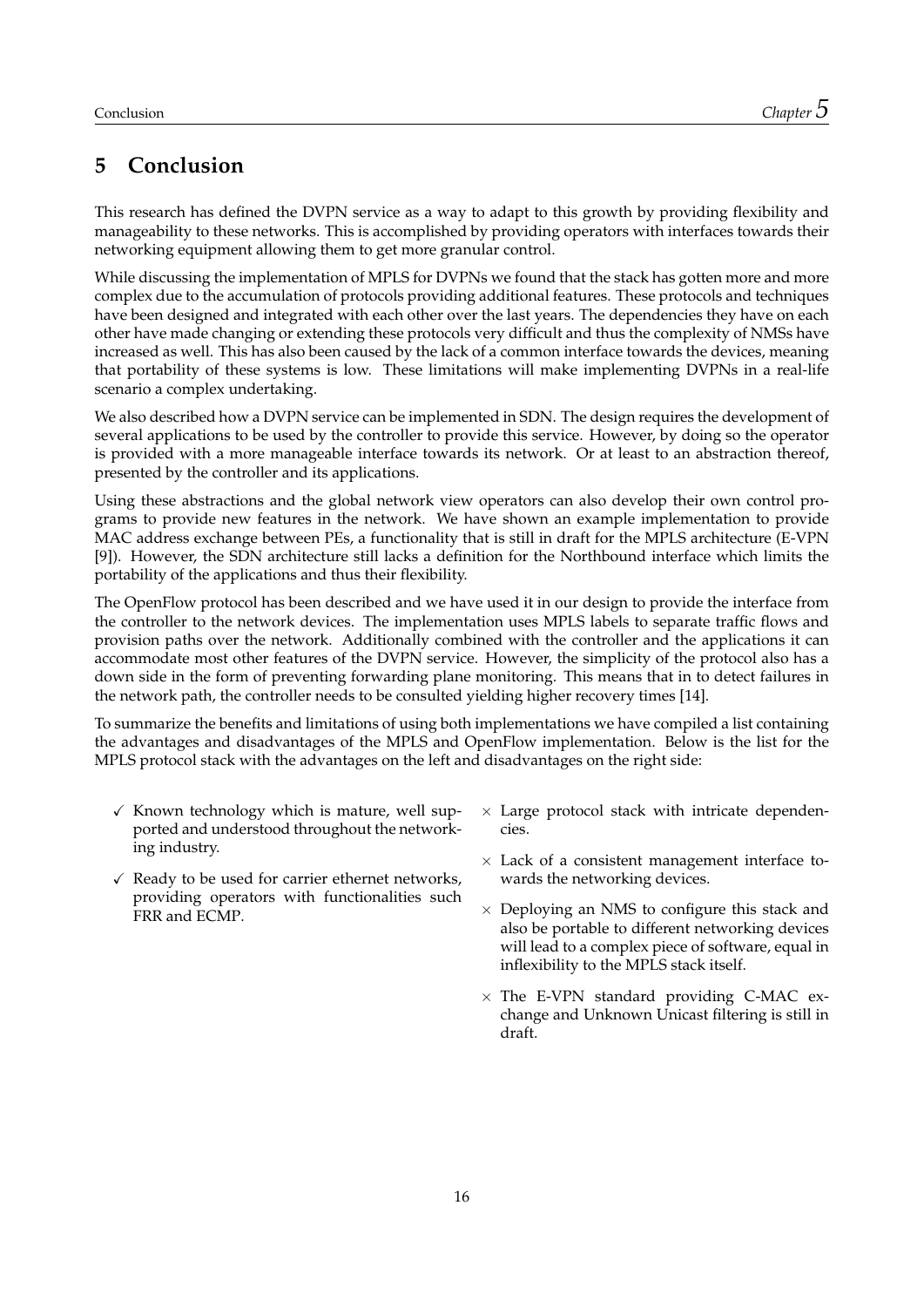The list for implementing the [DVPN](#page-24-2) service using an [SDN](#page-24-3) architecture with OpenFlow as the Southbound interface is shown below:

- $\checkmark$  Ability to learn from the [MPLS](#page-24-4) implementation, while being able to improve upon the architecture [\[17\]](#page-25-17) by adding operator control.
- $\sqrt{\ }$  Provide controller and applications with global network view, allowing for more granular control of network resources and paths.
- $\checkmark$  Use network abstractions to develop applications providing new features, e.g. [MAC](#page-24-19) Exchange on [PEs](#page-24-9).
- $\sqrt{\ }$  Since version 1.1 OpenFlow allows rate limiting per Flow, giving more control over network resources at aggregation points.
- $\times$  Centralization limits the independent decisionmaking of network devices, which harms failure recovery procedures, e.g. forwarding plane monitoring.
- $\times$  The Northbound interface connecting the applications to the controller has not be defined, limiting portability.
- $\times$  The East/westbound interface between controllers is not standardized, limiting scalability.
- $\times$  By removing the intelligence from the networking devices, functionalities providing that intelligence have to be developed using the centralized applications.

#### <span id="page-20-0"></span>**5.1 Recommendations**

Using OpenFlow and [SDN](#page-24-3) to implement [DVPN](#page-24-2) services or use it in any carrier network will require some further development on the interfaces to and from the controller. First, the OpenFlow southbound interface is still limited by a set of functionalities that lacks features that are required in the forwarding plane. However, the [SDN](#page-24-3) architecture allows for the definition of abstractions for the network. This has been shown by the OpenDaylight architecture using the Service Abstraction Layer, as can be seen in Figure [9.](#page-20-1) Using these abstractions, the available interfaces towards the networking devices may be extended by new standards or vendor specific interfaces which do provide these functions. It should be noted however that the OpenDaylight specification is in its infancy but is a step in the right direction.

<span id="page-20-1"></span>

Figure 9: The proposed OpenDaylight architecture.

Next, the northbound interface will need to be defined. Here the OpenDaylight proposes a standardized [API](#page-24-10) to be implemented on the controller platform. By doing so, the applications that are developed for certain controller versions can be ported to other platforms. This clear separation allows for the evolution of the individual components, adding to the flexibility of the network. This also applies to the East/westbound interface. When these are standardized, vendors and developers will be able to create interoperable controllers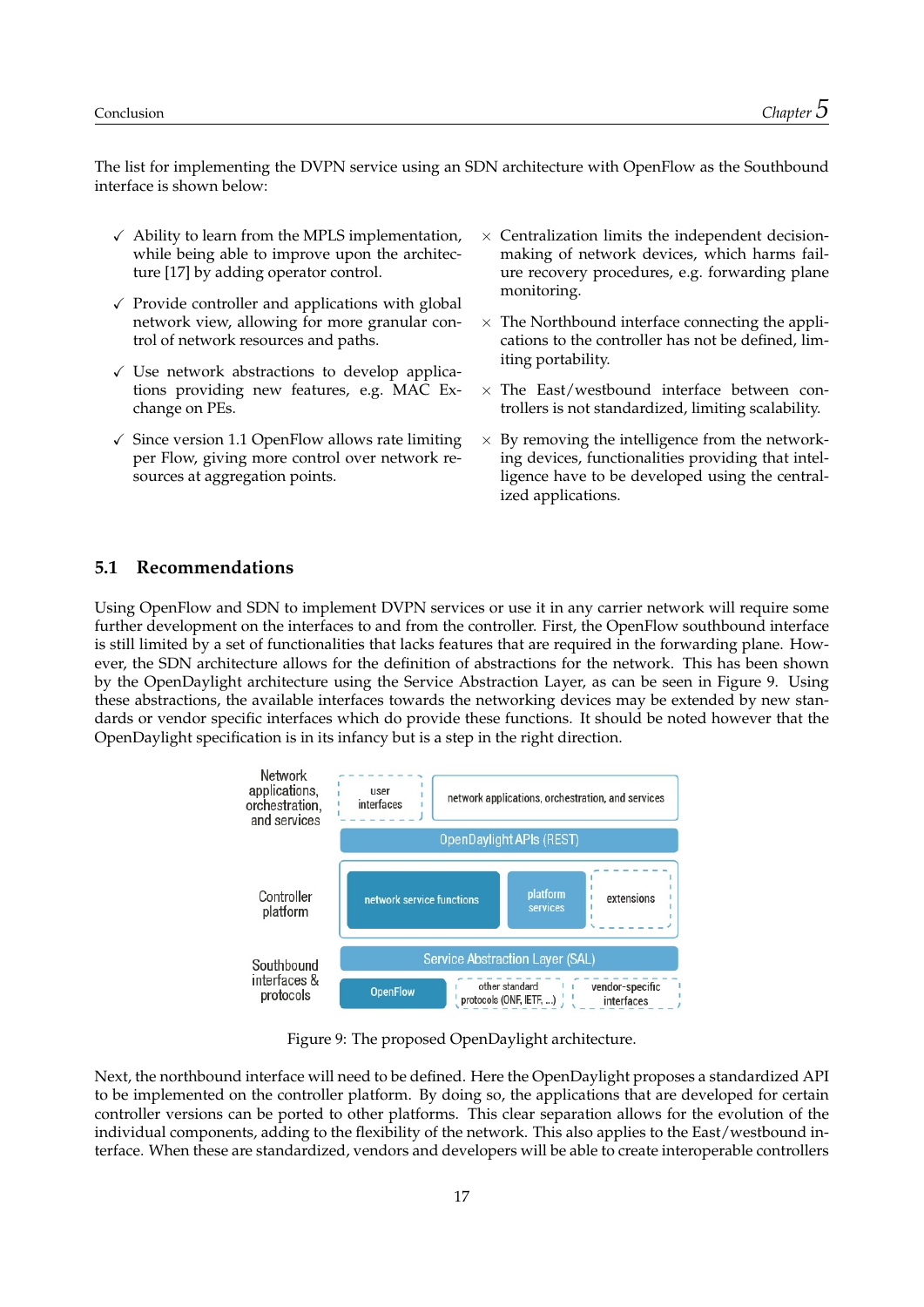and applications. Until that time, the improved flexibility and scalability of the [SDN](#page-24-3) is not as veritable as proponents suggest.

Implementing [DVPNs](#page-24-2) using OpenFlow also leads to other questions which need to be answered for specific implementations of controllers, hardware and applications. This research has taken a theoretical approach to implementing new carrier services without focussing on specific hardware and software implementations. Scalability and efficiency of different applications and hardware implementations will need to be researched when looking to implement [DVPNs](#page-24-2) using [SDN.](#page-24-3)

#### <span id="page-21-0"></span>**5.2 Future Work**

Apart from the research that has to be done on implementation-specific level, more research can be done on how [SDN](#page-24-3) and OpenFlow can be used to implement multi-domain [VPNs](#page-24-1). A multi-domain [VPN](#page-24-1) service provides [VPNs](#page-24-1) to customers of different [SPs](#page-24-11), requiring them to exchange information on these customers. This information exchange will need to happen with a certain trust level and using [APIs](#page-24-10) that provide [SPs](#page-24-11) with their required security. Implementing such a service using the [MPLS](#page-24-4) architecture will be less straightforward and desirable than the [SDN](#page-24-3) architecture, as the [MPLS](#page-24-4) architecture will need to provide deep access to the sensitive forwarding plane of the network. However, the feasibility and implications of implementing such a service using [SDN](#page-24-3) may also require more research.

Another feature that might be looked into further is the statistics of the OpenFlow flows in the network when trying to implement realtime metering. This feature can be used to get more timely statistics of traffic flowing over the network and acting upon those values. For instance, a certain [VPN](#page-24-1) may have a data limit imposed by the operator on the amount of traffic exchanged over the network in a certain time frame. By using realtime monitoring, the operator can act upon exceeding the threshold by stopping the traffic without have to wait for statistics gathering scripts.

Finally, there are still other carrier network obstacles that [SDN](#page-24-3) promises to solve. One of which is mobility of customer devices. Research into how OpenFlow might provide this functionality efficiently would also be of distinct value to the industry.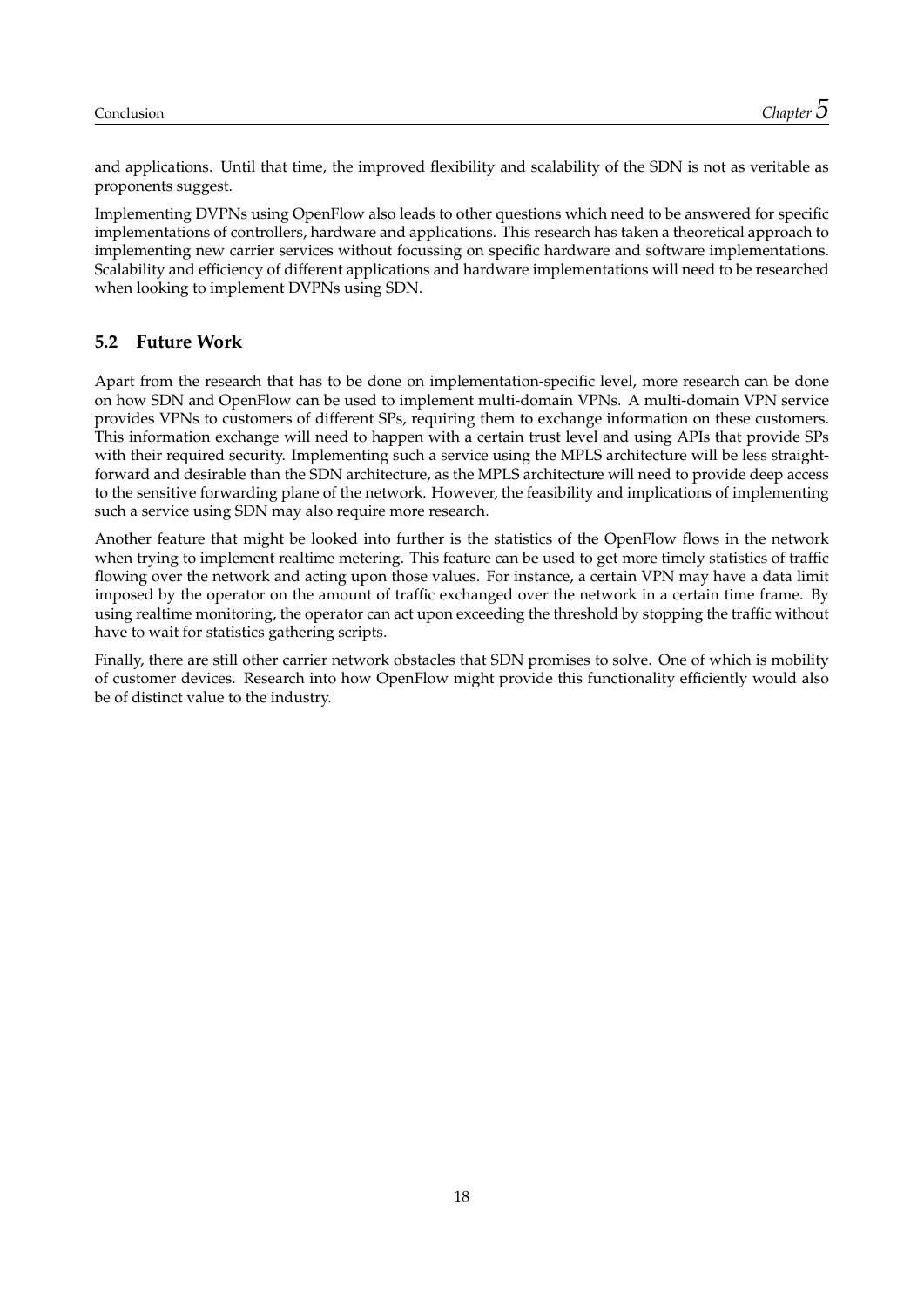### <span id="page-22-0"></span>**A Related Work**

#### <span id="page-22-1"></span>**A.1 [ATM](#page-24-5)**

For the sake of completeness, we will briefly look at [ATM.](#page-24-5) [ATM](#page-24-5) is a legacy protocol that has been used by operators to carry traffic over the internet backbone since the 1990s. Where as Ethernet and [IP](#page-24-14) are developed as packet-routing connection-less protocols, [ATM](#page-24-5) is a cell-switched connection-oriented protocol. This poses a number of problems when trying to transport [IP](#page-24-14) over [ATM.](#page-24-5) First, the variable length of the packets don't map efficiently to the fixed size cells of [ATM.](#page-24-5) Drops of a single cell would cause the entire frame to become unusable. Then there is the added overhead of encapsulating [IP](#page-24-14) over [ATM,](#page-24-5) which causes inefficient use of the network resources when compared to running an all [IP](#page-24-14) network. Finally, the [QoS](#page-24-27) features of [ATM](#page-24-5) are left unused [\[18\]](#page-26-0). These problems are some of the reasons that operators have moved away from [ATM](#page-24-5) based backbones, to all [IP](#page-24-14) ones.

#### <span id="page-22-2"></span>**A.2 [SPB](#page-24-6)**

[SPB](#page-24-6) is an evolution of the original [IEEE](#page-24-43) 802.1Q Virtual [LAN](#page-24-17) [\(VLAN\)](#page-24-38) standard. [VLAN](#page-24-38) tags have been in use in the networking world for a long time and provide separation in campus networks. However, when [VLAN-](#page-24-38)tagging was done at the customer network, the carrier couldn't separate the traffic from different customers anymore. This resulted in 802.1Qad or Q-in-Q which added an S[-VLAN](#page-24-38) tag to separate the client [VLANs](#page-24-38) from the [SP](#page-24-11) [VLANs](#page-24-38) in the backbone. This was usable for the Metro Ethernet networks for a while but when [SPs](#page-24-11) started providing this services to more and more customers, their backbone switches could not keep up with the clients [MAC](#page-24-19) addresses.

To provide the required scalability with regard to [MACs](#page-24-19) in the backbone, [PBB](#page-24-39) (802.1Qay or [MAC-](#page-24-19)in[-MAC\)](#page-24-19) was introduced. It encapsulates the whole Ethernet frame on the edge of the carrier network and forwards the frame based on the Backbone[-MAC](#page-24-19) of the egress [PE.](#page-24-9) It also separated client [VPNs](#page-24-1) using a Service Instance Identifier [\(I-SID\)](#page-24-44), which with 24 bits is able to supply the carrier with 16 million separate networks. The downside of [PBB](#page-24-39) remained one that is common to all Layer 2 forwarding protocols: the possibility of loops. Preventing them requires Spanning Tree Protocol [\(STP\)](#page-24-45) which will disable links to get a loop-free network. Disadvantages of [STP](#page-24-45) include the relatively long convergence time and inefficient use of resources due to the disabled links. This has been solved by using [IS-IS](#page-24-46) as a routing protocol to discover the network topology. After which each [PE](#page-24-9) creates a Shortest Path Trees [\(SPTs](#page-24-47)) originating from each edge device to every other [PE.](#page-24-9) This is called [SPB](#page-24-6) or 802.1aq.

[SPB](#page-24-6) benefits from the maturity of the Ethernet protocol by reusing protocols for [OAM](#page-24-25) and Performance Measurement [\(PM\)](#page-24-48). This allows for fast error detection and extensive troubleshooting tools by using the Institute of Electrical and Electronics Engineers [\(IEEE\)](#page-24-43) 802.1ag and International Telecommunication Union - Technology [\(ITU-T\)](#page-24-49) Y.1731 standards respectively. The Intermediate System-Intermediate System [\(IS-IS\)](#page-24-46) implementation has also been adapted to rapidly detect errors however, no fast recovery function has been defined, besides complete [IS-IS](#page-24-46) reconvergence. This would result in a traffic impact of several hundreds of milliseconds in large networks [\[19\]](#page-26-1).

However, due to its Ethernet [STP](#page-24-45) forwarding-based nature it lacks [TE](#page-24-26) features. The paths that the [VPN](#page-24-1) traffic takes are not explicitly configureable and provide limited scalability due to limited amounts of available paths (or trees in this case). As such, operators can not define constraints or explicit paths to take over the network to distribute traffic in an efficient manner. The lack of available paths also negatively affects its [ECMP](#page-24-40) functionalities. However, future, additional algorithms with multiple paths maybe introduced using extensible Equal Cost Trees [\(ECT\)](#page-24-50) algorithms [\[20\]](#page-26-2).

Provided that [IS-IS](#page-24-46) has been configured on all provider devices, Figure [10](#page-23-0) illustrates the interfaces needed to provision a [DVPN](#page-24-2) in [SPB.](#page-24-6) It excels in its simplicity by providing 'single-point provisioning'. This means that the [NMS](#page-24-0) only needs to add the member [CE](#page-24-16) port to a certain [DVPN](#page-24-2) [I-SID,](#page-24-44) after which the [PE](#page-24-9) floods this binding through the [IS-IS](#page-24-46) network and other [PEs](#page-24-9) sharing this [I-SID](#page-24-44) will install the path towards the ingress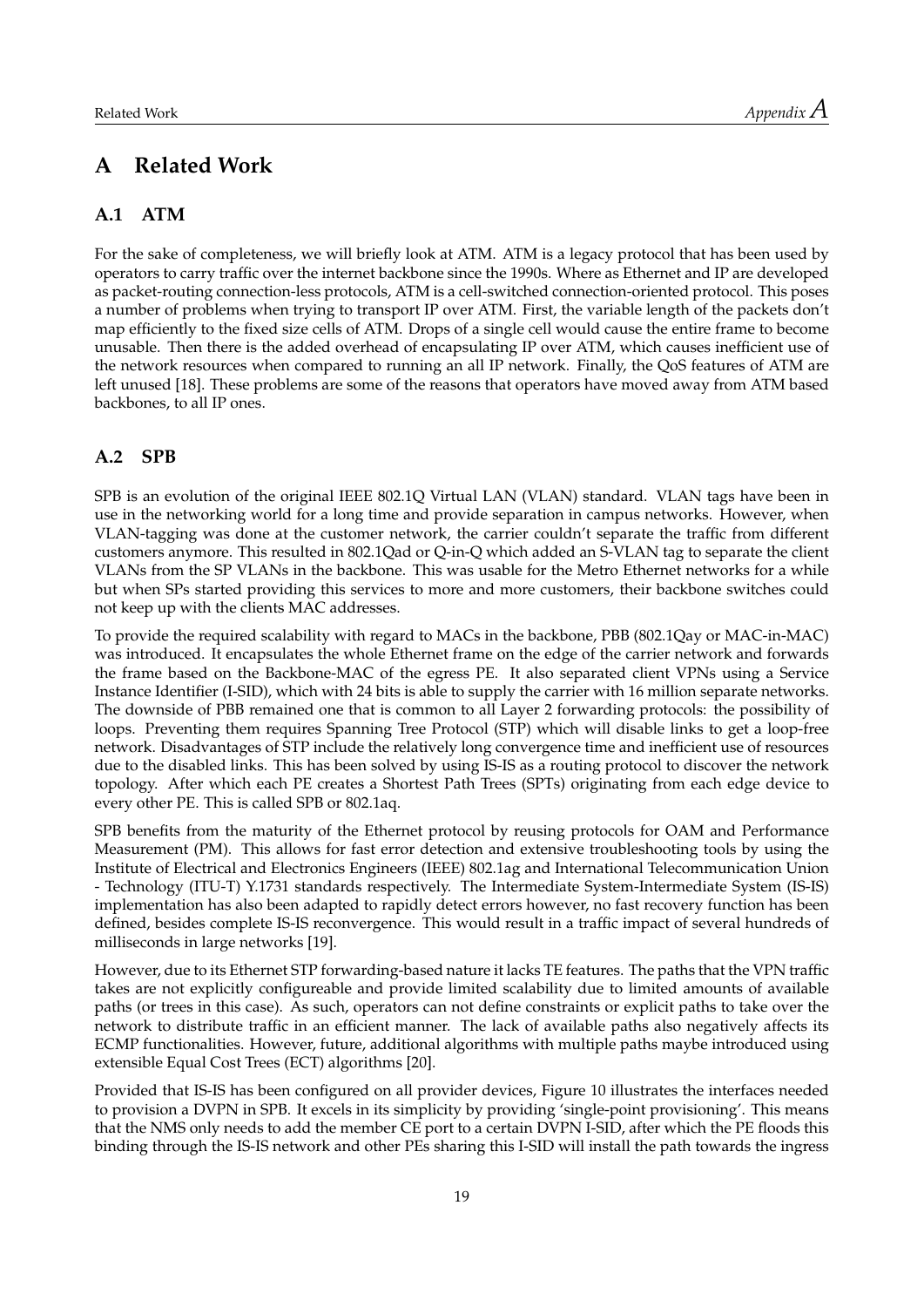<span id="page-23-0"></span>

Figure 10: Provisioning a [DVPN](#page-24-2) using [SPB.](#page-24-6)

[PE.](#page-24-9) The rate limiting of the [CE](#page-24-16) ports is a vendor-specific feature however, and may vary per hardware platform.

The simplicity of the architecture comes at a cost. The protocols has:

- limited explicit or constraints-based routing, meaning few [TE](#page-24-26) features,
- limited [ECMP](#page-24-40) functionality due to the infancy of the standard to support it, and
- because failure recovery depends on [IS-IS](#page-24-46) reconvergence, no fast failover.

These limitations are being worked on by the community, e.g. IEEE 802.1Qbp which provides extensive [ECMP](#page-24-40) functions. And since the technology has only been officially standardized since March 2012, it will also need to mature before it is suitable for carrier implementations.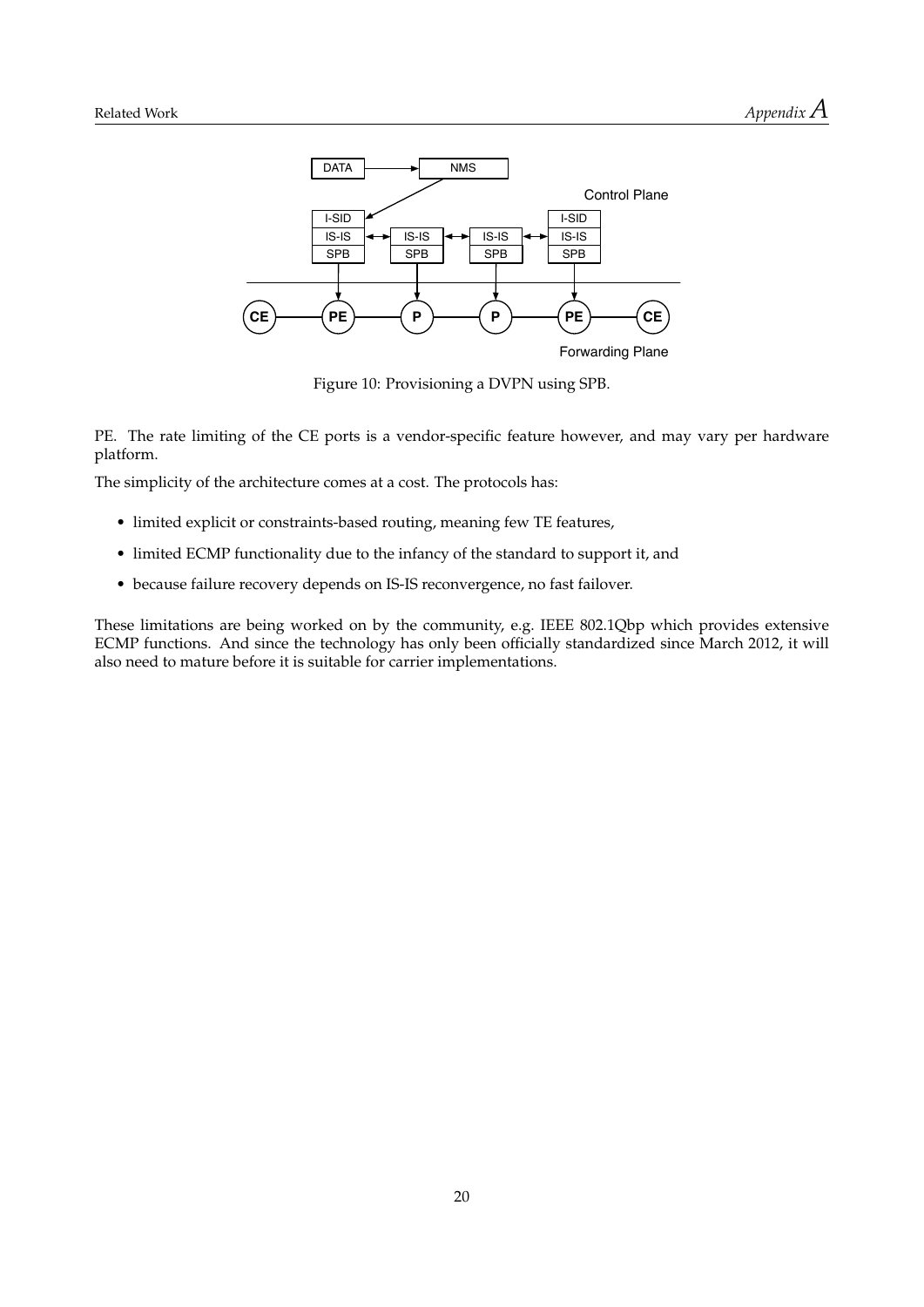<span id="page-24-50"></span><span id="page-24-49"></span><span id="page-24-46"></span><span id="page-24-44"></span><span id="page-24-43"></span><span id="page-24-41"></span><span id="page-24-40"></span><span id="page-24-37"></span><span id="page-24-36"></span><span id="page-24-35"></span><span id="page-24-34"></span><span id="page-24-33"></span><span id="page-24-32"></span><span id="page-24-30"></span><span id="page-24-28"></span><span id="page-24-25"></span><span id="page-24-24"></span><span id="page-24-23"></span><span id="page-24-20"></span><span id="page-24-19"></span><span id="page-24-17"></span><span id="page-24-16"></span><span id="page-24-14"></span><span id="page-24-12"></span><span id="page-24-10"></span><span id="page-24-8"></span><span id="page-24-7"></span><span id="page-24-5"></span><span id="page-24-4"></span><span id="page-24-2"></span><span id="page-24-0"></span>

| B            | <b>Acronyms</b>                                       |
|--------------|-------------------------------------------------------|
| <b>API</b>   | Application Programming Interface                     |
| ARP          | <b>Address Resolution Protocol</b>                    |
| <b>ATM</b>   | Asynchronous Transport Method                         |
| <b>BFD</b>   | <b>Bidirectional Forward Detection</b>                |
| <b>BGP</b>   | <b>Border Gateway Protocol</b>                        |
| <b>BUM</b>   | Broadcast, Unknown unicast and Multicast              |
| <b>CE</b>    | Customer Edge device                                  |
|              | <b>C-MAC</b> Customer MAC                             |
| <b>CSPF</b>  | <b>Constrained Shortest Path First</b>                |
| DA           | <b>Destination Address</b>                            |
| <b>DVPN</b>  | Dynamic VPN                                           |
| <b>ECMP</b>  | Equal Cost Multi Path                                 |
| <b>ECT</b>   | <b>Equal Cost Trees</b>                               |
| <b>E-VPN</b> | <b>Ethernet VPN</b>                                   |
| <b>FRR</b>   | <b>Fast Reroute</b>                                   |
| нw           | Hardware                                              |
| <b>IEEE</b>  | Institute of Electrical and Electronics<br>Engineers  |
| <b>IGP</b>   | <b>Interior Gateway Protocol</b>                      |
| IP           | Internet Protocol                                     |
| <b>I-SID</b> | Service Instance Identifier                           |
| <b>IS-IS</b> | Intermediate System-Intermediate System               |
| <b>ITU-T</b> | International Telecommunication Union -<br>Technology |
| LAN          | Local Area Network                                    |
| <b>LDP</b>   | Label Distribution Protocol                           |
| <b>LSP</b>   | Label-switched Path                                   |
| <b>MAC</b>   | Media Access Control                                  |
| <b>MPLS</b>  | Multi Protocol Label Switching                        |
| NMS          | Network Management System                             |
| <b>OAM</b>   | Operations, Administration and<br>Management          |
| OSI          | Open System Interconnect                              |

<span id="page-24-48"></span><span id="page-24-47"></span><span id="page-24-45"></span><span id="page-24-42"></span><span id="page-24-39"></span><span id="page-24-38"></span><span id="page-24-31"></span><span id="page-24-29"></span><span id="page-24-27"></span><span id="page-24-26"></span><span id="page-24-22"></span><span id="page-24-21"></span><span id="page-24-18"></span><span id="page-24-15"></span><span id="page-24-13"></span><span id="page-24-11"></span><span id="page-24-9"></span><span id="page-24-6"></span><span id="page-24-3"></span><span id="page-24-1"></span>

| OSPF         | Open Shortest Path First             |
|--------------|--------------------------------------|
| PBB          | Provider Backbone Bridging           |
| P            | Provider device                      |
| PЕ           | Provider Edge device                 |
| PМ           | Performance Measurement              |
| <b>PPVPN</b> | Provider-provisioned VPN             |
| QoS          | Quality of Service                   |
| <b>RSVP</b>  | <b>Resource Reservation Protocol</b> |
| <b>SA</b>    | Source Address                       |
| <b>SDN</b>   | Software Defined Networking          |
| SPB          | Shortest Path Bridging               |
| SPT          | <b>Shortest Path Tree</b>            |
| SP           | Service Provider                     |
| <b>STP</b>   | <b>Spanning Tree Protocol</b>        |
| TCAM         | Ternary Content-Addressable Memory   |
| <b>TCP</b>   | <b>Transmission Control Protocol</b> |
| TE           | <b>Traffic Engineering</b>           |
| VLAN         | Virtual LAN                          |
| <b>VPLS</b>  | Virtual Private LAN Service          |
| VPN          | Virtual Private Network              |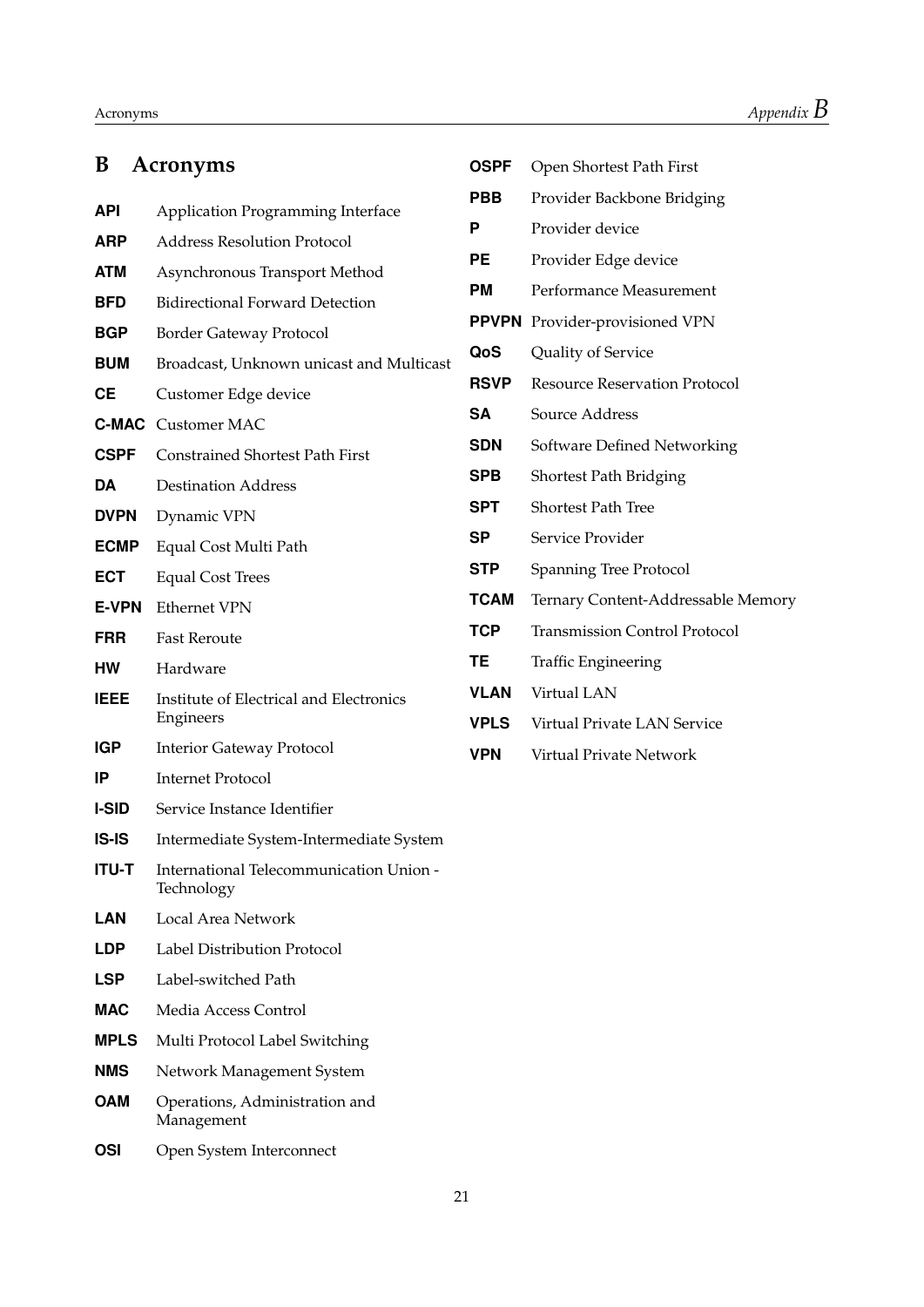## <span id="page-25-0"></span>**C Bibliography**

- <span id="page-25-1"></span>[1] J. Van der Merwe and C. Kalmanek, "Network Programmability is the answer," in *Workshop on Programmable Routers for the Extensible Services of Tomorrow (PRESTO 2007), Princeton, NJ*, 2007.
- <span id="page-25-2"></span>[2] N. McKeown, T. Anderson, H. Balakrishnan, G. Parulkar, L. Peterson, J. Rexford, S. Shenker, and J. Turner, "OpenFlow: enabling innovation in campus networks," *ACM SIGCOMM Computer Communication Review*, vol. 38, no. 2, pp. 69–74, 2008.
- <span id="page-25-3"></span>[3] "OpenDaylight Project." <http://www.opendaylight.org/>.
- <span id="page-25-4"></span>[4] S. Das, G. Parulkar, N. McKeown, P. Singh, D. Getachew, and L. Ong, "Packet and circuit network convergence with OpenFlow," in *Optical Fiber Communication (OFC), collocated National Fiber Optic Engineers Conference, 2010 Conference on (OFC/NFOEC)*, pp. 1–3, IEEE, 2010.
- <span id="page-25-5"></span>[5] H. Zimmermann, "OSI reference model–The ISO model of architecture for open systems interconnection," *Communications, IEEE Transactions on*, vol. 28, no. 4, pp. 425–432, 1980.
- <span id="page-25-6"></span>[6] B. Yousef, D. B. Hoang, and G. Rogers, "Network programmability for VPN overlay construction and bandwidth management," in *Active Networks*, pp. 114–125, Springer, 2007.
- <span id="page-25-7"></span>[7] "RFC 4026: Provider Provisioned Virtual Private Network (VPN) Terminology." [http://tools.](http://tools.ietf.org/html/rfc4026) [ietf.org/html/rfc4026](http://tools.ietf.org/html/rfc4026).
- <span id="page-25-8"></span>[8] Y. Rekhter, B. Davie, E. Rosen, G. Swallow, D. Farinacci, and D. Katz, "Tag switching architecture overview," *Proceedings of the IEEE*, vol. 85, no. 12, pp. 1973–1983, 1997.
- <span id="page-25-9"></span>[9] A. Sajassi, R. Aggarwal, N. Bitar, W. Henderickx, S. Boutros, F. Balus, K. Patel, S. Salam, A. Isaac, J. Drake, R. Shekhar, and J. Uttaro, "BGP MPLS Based Ethernet VPN," 2013. [http://tools.ietf.](http://tools.ietf.org/html/draft-ietf-l2vpn-evpn-03) [org/html/draft-ietf-l2vpn-evpn-03](http://tools.ietf.org/html/draft-ietf-l2vpn-evpn-03).
- <span id="page-25-10"></span>[10] "Ryu, a component-based software-defined networking framework." [http://osrg.github.io/](http://osrg.github.io/ryu/) [ryu/](http://osrg.github.io/ryu/).
- <span id="page-25-11"></span>[11] "nox13oflib – NOX Zaku with OF 1.3 support." <https://github.com/CPqD/nox13oflib>.
- <span id="page-25-12"></span>[12] R. Van der Pol, "Ethernet OAM enabled OpenFlow Controller," 2011. [https://noc.sara.nl/nrg/](https://noc.sara.nl/nrg/presentations/SC11-SRS-8021ag.pdf) [presentations/SC11-SRS-8021ag.pdf](https://noc.sara.nl/nrg/presentations/SC11-SRS-8021ag.pdf).
- <span id="page-25-13"></span>[13] C. R. Meiners, A. X. Liu, and E. Torng, "TCAM Razor: A systematic approach towards minimizing packet classifiers in TCAMs," in *Network Protocols, 2007. ICNP 2007. IEEE International Conference on*, pp. 266–275, IEEE, 2007.
- <span id="page-25-14"></span>[14] J. Kempf, E. Bellagamba, A. Kern, D. Jocha, A. Takacs, and P. Skoldstrom, "Scalable fault management for OpenFlow," in *Communications (ICC), 2012 IEEE International Conference on*, pp. 6606–6610, IEEE, 2012.
- <span id="page-25-15"></span>[15] S. Das, A. R. Sharafat, G. Parulkar, and N. McKeown, "MPLS with a simple OPEN control plane," in *Optical Fiber Communication Conference and Exposition (OFC/NFOEC), 2011 and the National Fiber Optic Engineers Conference*, pp. 1–3, IEEE, 2011.
- <span id="page-25-16"></span>[16] A. R. Sharafat, S. Das, G. Parulkar, and N. McKeown, "MPLS-TE and MPLS VPNs with OpenFlow," in *ACM SIGCOMM Computer Communication Review*, vol. 41, pp. 452–453, ACM, 2011.
- <span id="page-25-17"></span>[17] Schenker, S., "Software-Defined Networking at the Crossroads," Presented at Stanford EE Computer Systems Colloquium, May 2013. <http://www.stanford.edu/class/ee380/>.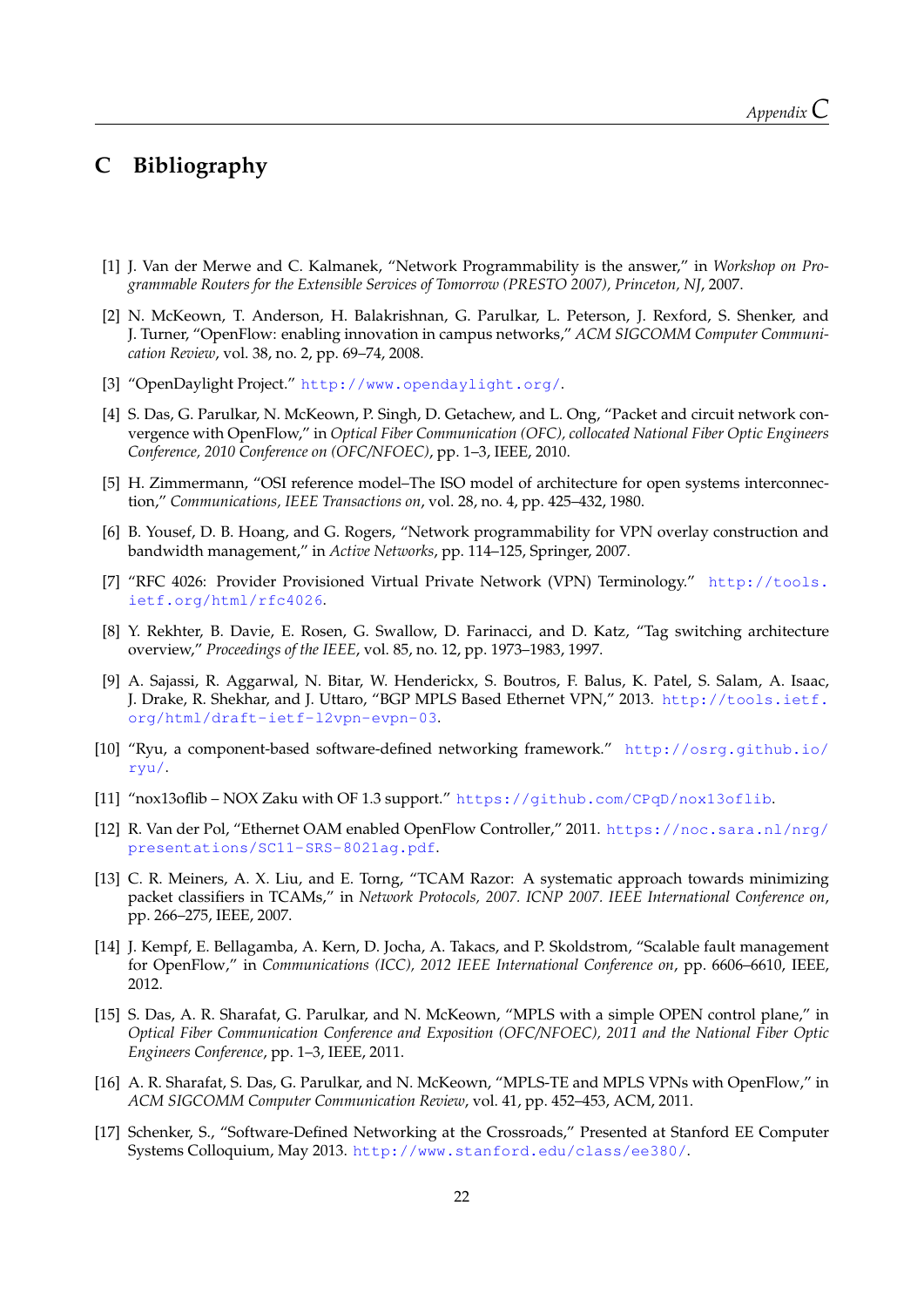- <span id="page-26-0"></span>[18] T. Mickelsson, "ATM versus Ethernet," in *Proceedings of the HUT Internetworking Seminar*, 1999.
- <span id="page-26-1"></span>[19] P. Ashwood-Smith, "Shortest Path Bridging IEEE 802.1aq – NANOG 49," 2010. [https://www.nanog.](https://www.nanog.org/meeting-archives/nanog49/presentations/Tuesday/Ashwood-SPB.pdf) [org/meeting-archives/nanog49/presentations/Tuesday/Ashwood-SPB.pdf](https://www.nanog.org/meeting-archives/nanog49/presentations/Tuesday/Ashwood-SPB.pdf).
- <span id="page-26-2"></span>[20] "RFC 6329: IS-IS Extensions Supporting IEEE 802.1aq Shortest Path Bridging." [http://tools.ietf.](http://tools.ietf.org/html/rfc6329) [org/html/rfc6329](http://tools.ietf.org/html/rfc6329).